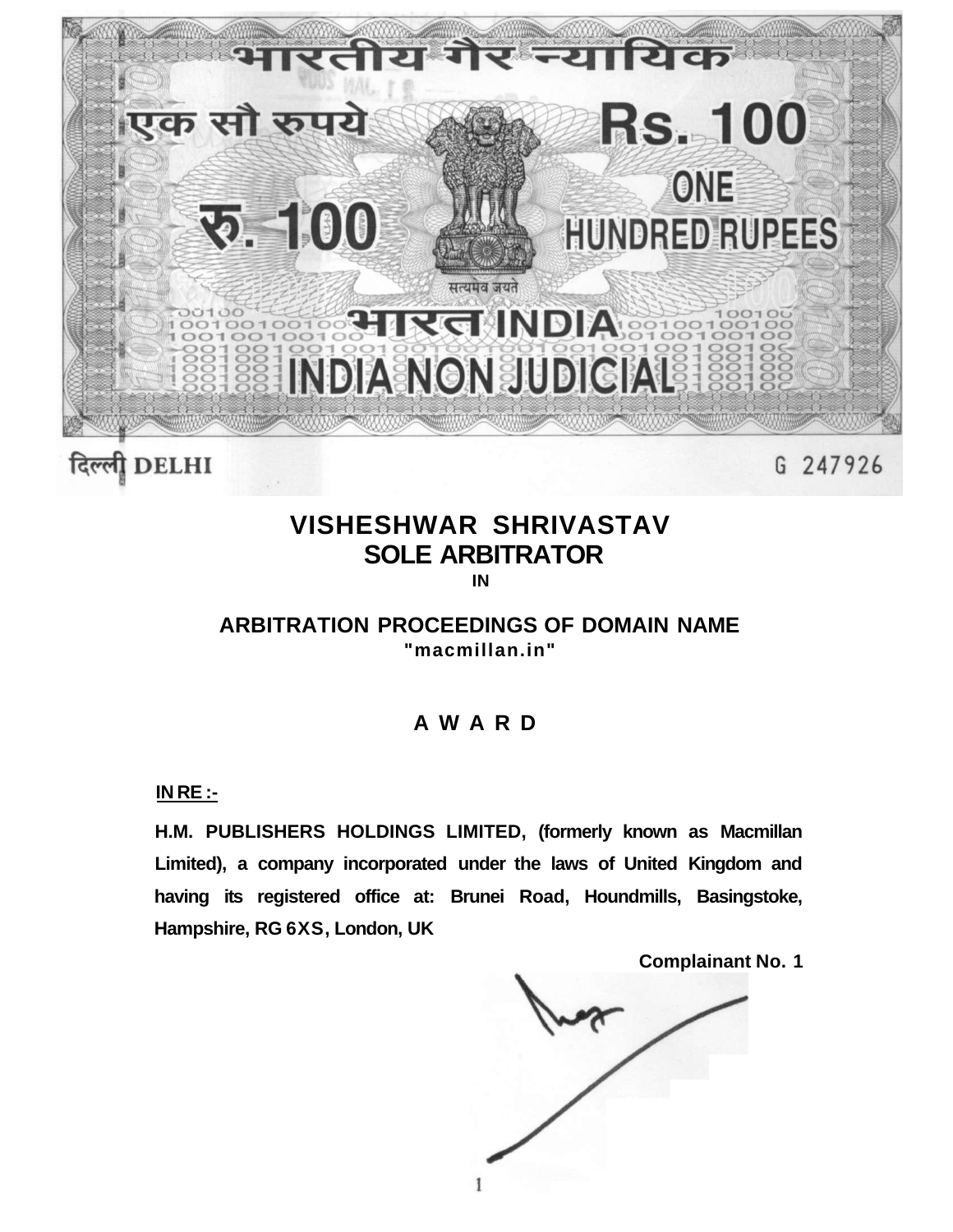**MACMILLAN INDIA LIMITED,** a company incorporated under the Companies Act, 1956 having its registered office at: 21 Patullos Road, Chennai 600002 and its Delhi office at: 2/10, Ansari Road, Daryaganj, New Delhi - 110 002

**Complainant No. 2** 

## AND

**Digitech Software Solutions,** SCO 839, NAC, Mani Majra, Chandigarh-160101 **Respondent No. 1** 

**Macmillan Insulations India Pvt. Ltd.,** a company incorporated under the Companies Act, 1956 having its office at SCO No. 90 (2nd Floor), Swastik Vihar, Panchkula - 134 109, Haryana

#### **Respondent No. 2**

### **The Gist of Complaint:**

It is the submission of the Complainants that Complainant No. 1 is one of the largest and best known international publishers in the world and is the worldwide proprietor of the trade name and Trade Mark **'MACMILLAN'** and uses the same in relation to academic publishing, publication of scientific, technical and medical journals and reference material, publication of fiction and non-fiction for adults and children, English Language Teaching and general curriculum learning materials for international markets, publishing services like book and journal order fulfilment, warehousing and distribution, information technology enabled services (ITES) like-typesetting and data capture, printing and electronic production, web development and information processing. It is further submitted that Complainant No. 1 operates in over seventy countries on its own and through subsidiary companies. It is stated that Complainant No. 2 is the Indian subsidiary of Complainant No. 1 and is licensed and authorized by Complainant No. 1 to use the **'MACMILLAN'** Trade Mark and trade name. It is submitted that

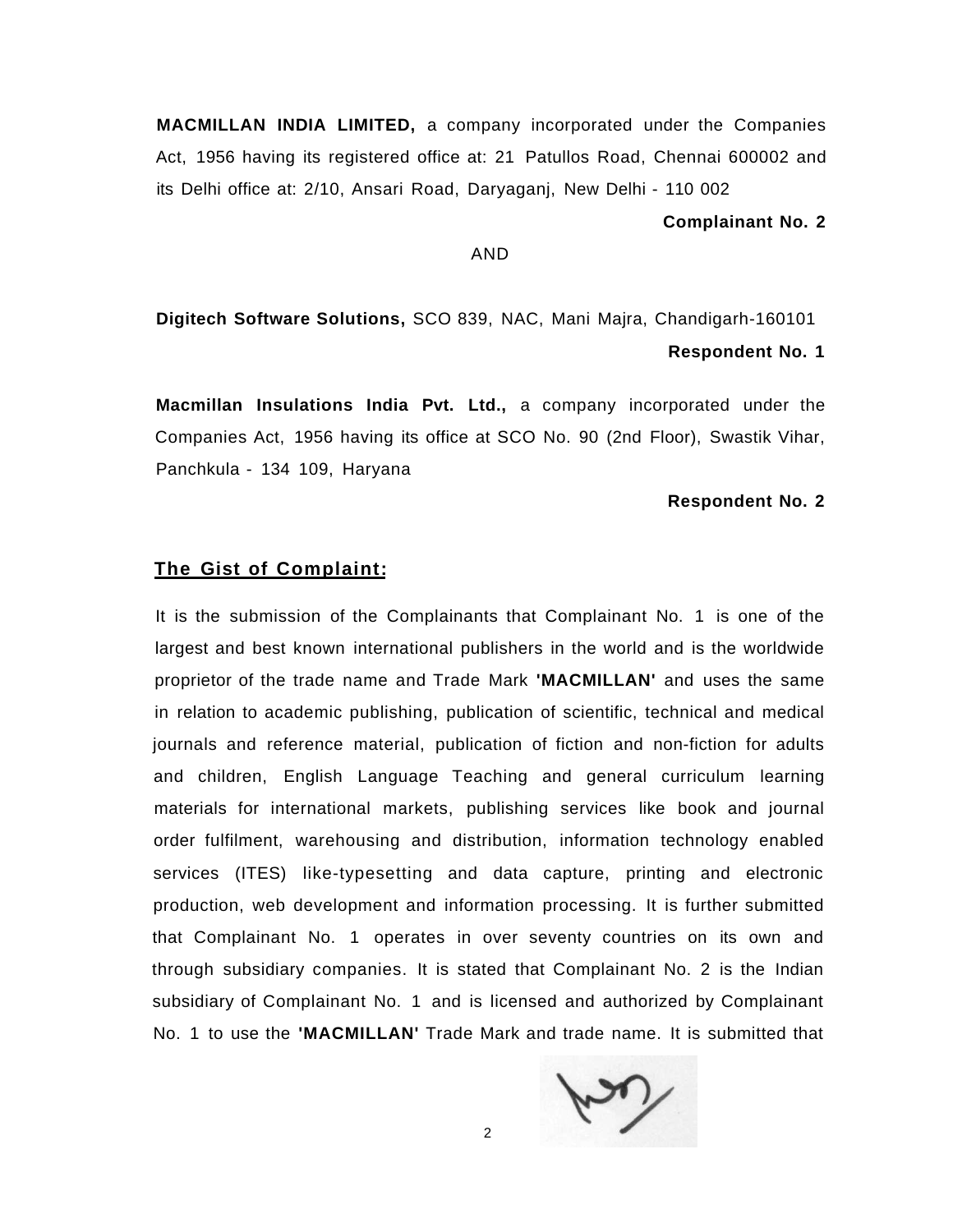each Complainant has sufficient common interest in the domain name in question before the present proceedings.

Respondent No. 1 has been made a party to this arbitration proceeding since it is shown as the registrant of the domain **macmillan.in** in the WHOIS database of .IN Registry.

The Respondent No. 2 has been made a party to this arbitration proceeding since it is running a web site under the domain name **macmillan.in.** When accessed, the said web site discloses the particulars of Respondent No. 2.

Further, an earlier search of the WHOIS database of .IN Registry showed Respondent No. 2 as the registrant of the domain **macmillan.in.** The allegation of the complainants are that the two Respondents are acting in concert as revealed by the interchanging of registrant details at the .IN Registry.

As per the WHOIS database of .IN Registry, the registrar with which the domain name is registered is:

| Name:   | Directi Internet Solutions Pvt. Ltd. d/b/a |
|---------|--------------------------------------------|
|         | PublicDomainRegistry.com (R5-AFIN)         |
|         |                                            |
| E-mail: | http://support.publicdomainregistry.com    |

# **CONTENTIONS OF THE COMPLAINANTS:**

1. It is the assertion of the complainants that the trade mark **MACMILLAN** is duly registered with the Registrar of Trade Marks, India in class 16 for the category of goods: books and publication, printed matter, periodicals, photographs, transparencies, instructional and teaching materials.. The Registrar of Trade Marks, India has also granted registration, apart from **MACMILLAN,** to the trade marks **emacmillan** (classes 9 and 16), and **[imacmillan.org](http://imacmillan.org)** (class 9).

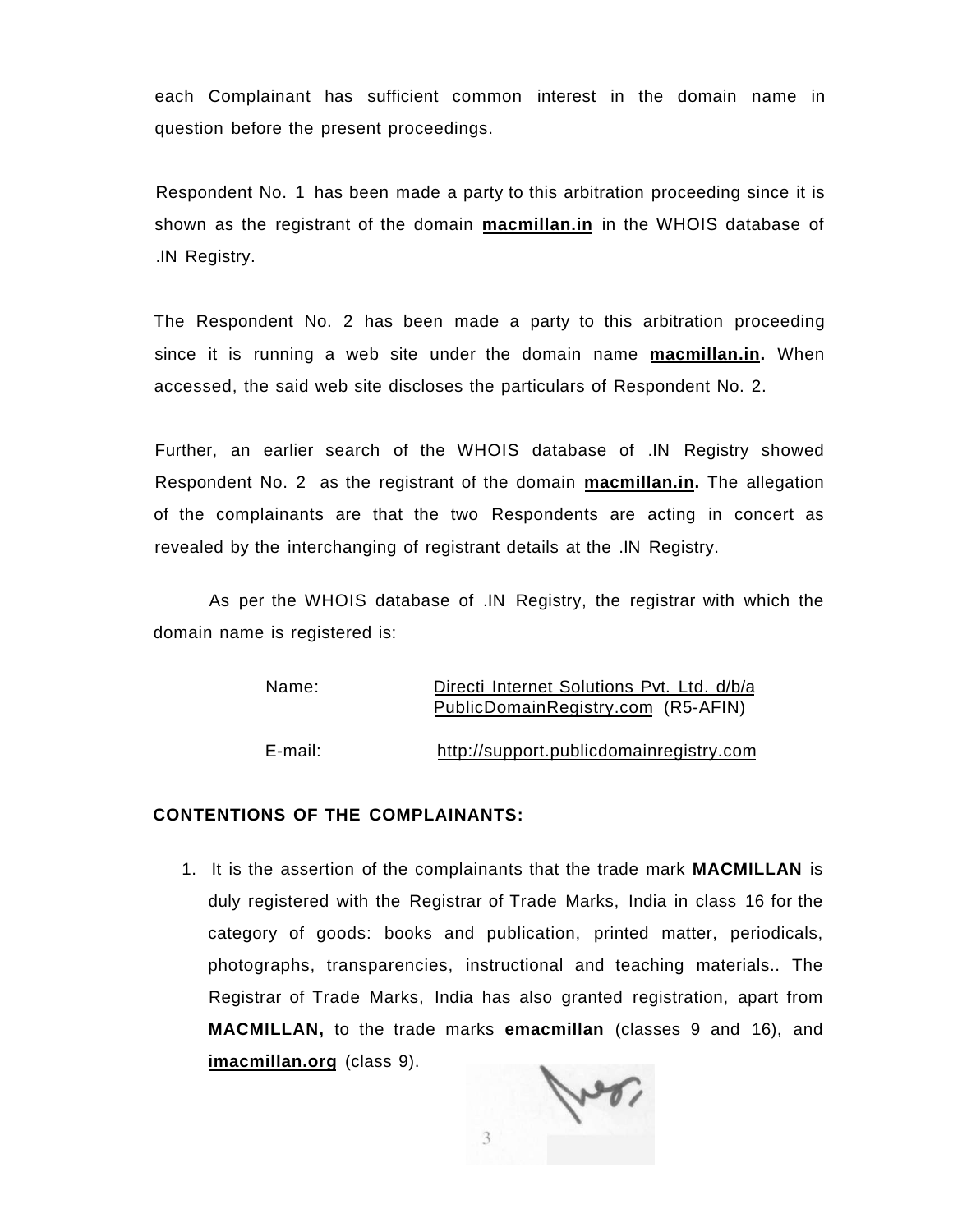- 2. Outside India, registrations for the **MACMILLAN** trade mark have been obtained in a large number of countries.
- 3. The Complainants have also obtained registrations for a large number of domain names incorporating the word **MACMILLAN** or its derivatives.
- 4. That **MACMILLAN** is not merely a trade mark but is also used as trading/corporate name by a large number of companies owned/controlled by Complainant No. 1. The MACMILLAN group comprises as many as 175 companies all over the world a large number of which use the trade mark MACMILLAN.
- 5. That complainants have the statutory rights acquired through registration of the Trade Mark **MACMILLAN** and related trade marks in India and other countries, Besides the Complainants also possesses common law rights over the trade mark **MACMILLAN.** These rights have been acquired as a result of uninterrupted use of the said trade mark since 1843.
- 6. It is submitted that Complainant no 1 was founded in 1843 by Daniel and Alexander Macmillan and ever since then Complainant No. 1 is one of the largest and best known international publishers in the world and has the worldwide proprietorship of the trade mark **MACMILLAN** which it has been using uninterruptedly since then, both as trading name and as trade mark for marketing its goods and services. The Complainant No. 1 and its various group companies including the Complainant No. 2 use the trade mark **MACMILLAN** in relation to academic publishing, publication of scientific, technical and medical journals and reference material, publication of fiction and non-fiction for adults and children, English Language Teaching and general curriculum learning materials for international markets, publishing services like book and journal order

my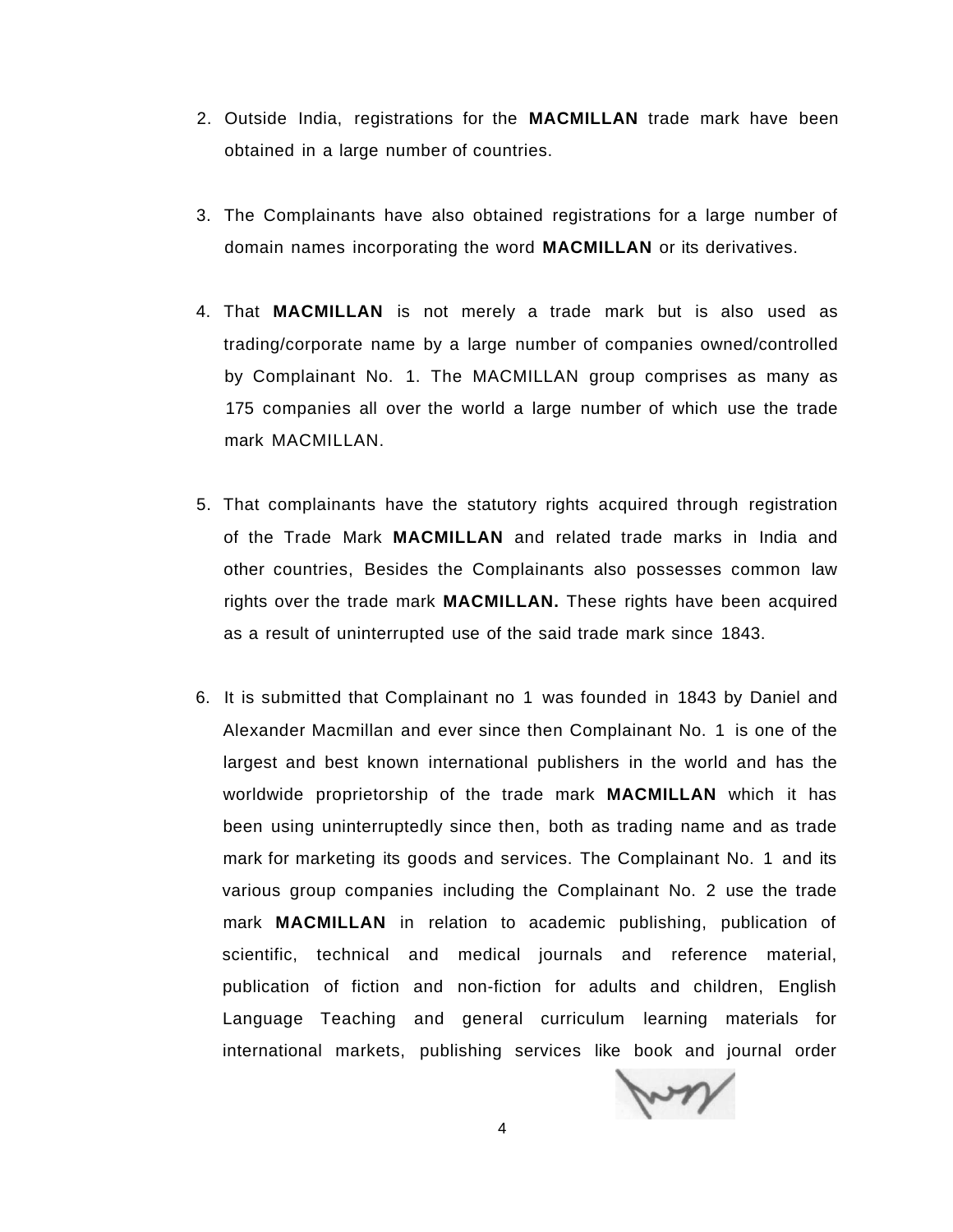fulfilment, warehousing and distribution, IT enabled services (ITES) like typesetting and data capture, printing and electronic production, web development and information processing, etc.

7. It is contended that the Complainants have been operating in India since 1892. Complainant No. 2 became a corporate entity in 1970. It is amongst the oldest publishing companies in the country and has provided highquality educational books to generations of Indians. It is now one of the only two publicly listed publishing companies in India. It also has the highest market capitalisation of any publishing house in India. Its turnover was Rs 1,260 million (US\$ 28.64 million) in 2004 and profit after tax Rs 340 million (US\$ 7.73 million). As one of India's foremost publishers, the Complainant No. 2 has to its credit over 2,500 titles in print. Besides this, around 200 new titles are added every year. The Complainant No. 2 Company has always been conscious of its responsibilities in adhering to quality, ensuring ready availability of books and providing excellent customer service. The Complainant No. 2 has a widespread network comprising twenty-two showrooms and branches across major cities in India and sales offices in London and New York. It was chosen by UNICEF to publish books for their project on empowering women. Under the said project entitled "Meena", the Complainant publishes storybooks in all leading Indian languages on awareness-creating themes to empower the disadvantaged girl child. Over the years, books published by the Complainant Company have been winning awards for excellence in publishing. The .complainants no 2 has set up an exclusive typesetting unit in 1976 and an Information Processing Division, a 100% EOU in 2000. The said division is considered to be among the worldwide market leaders in typesetting and data digitisation services for overseas publishers. Recognising the potential the internet offers for online learning, Complainant No. 2 established an e-business division called "e-macmillan" in 2001. The said division has already demonstrated great success at

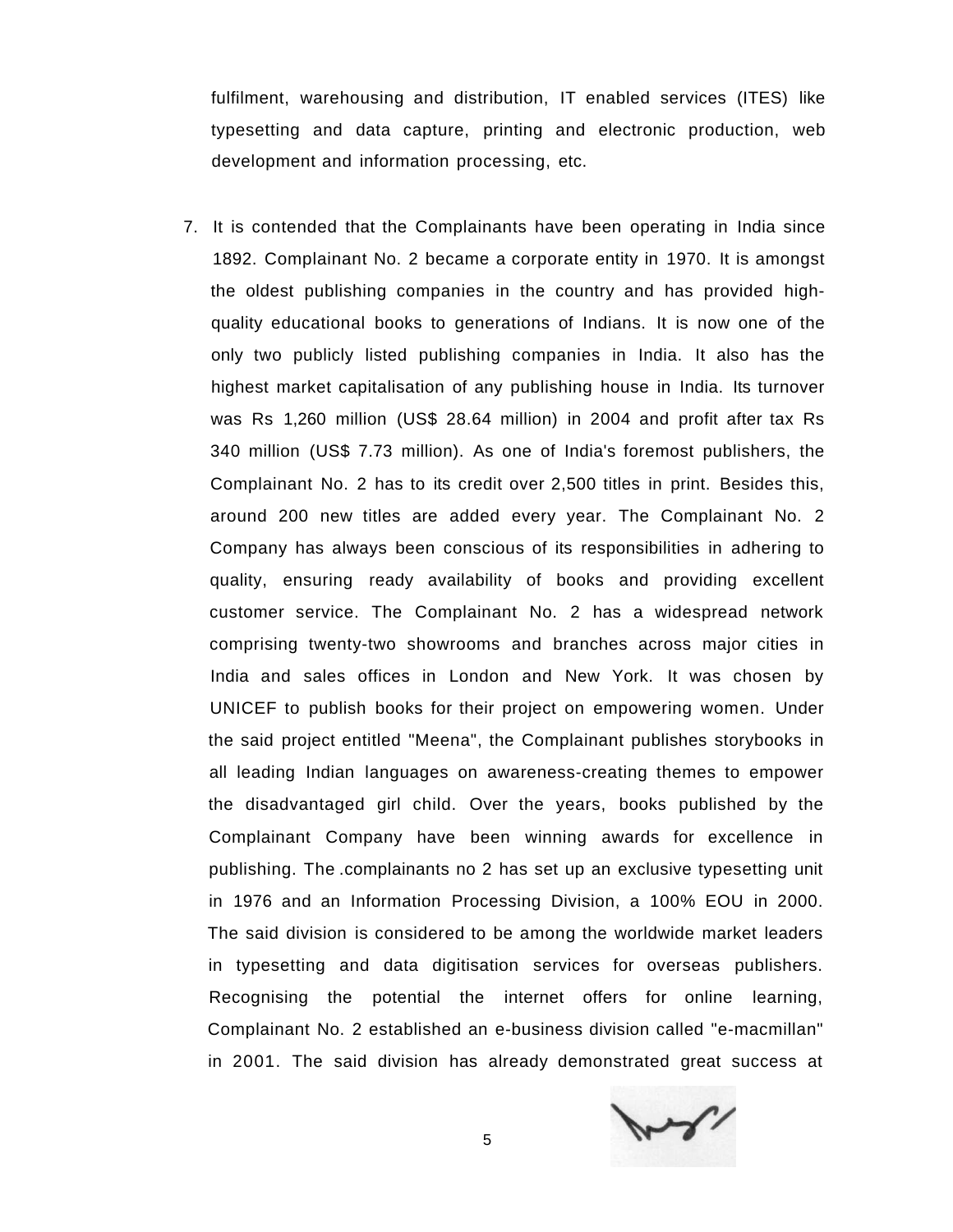developing and managing educational portals and providing web solutions and services to overseas customers. Thus, today the activities of Complainant No. 2 are not limited to publishing but also cover other fields like IT, ITES, e-learning, publishing services, educational services, etc. It is noteworthy that all these diverse activities are carried under the **MACMILLAN** trade mark.

- 8. The complainants by producing and publishing the world's best books for over 150 years and by ensuring the same standard of quality and reliability in their other products and services, the Complainants have painstakingly built for themselves and for the **MACMILLAN** trade mark, an enviable reputation for quality and trust. Besides, the Complainants incur considerable expenditure on advertising and promoting their products and services under the trade mark **MACMILLAN.** As a result, the **MACMILLAN** trade mark has become a household name that enjoys exceptional goodwill, highest customer loyalty and unsurpassed brand equity and high brand recognition, retention and recall..
- 9. It is stated that the **MACMILLAN** trade mark is exclusively identified by the general public with the products and services produced and marketed by the Complainants. The goodwill enjoyed the **MACMILLAN** trade mark transcends product and service classification and therefore, any unauthorised use of the **MACMILLAN** trade mark is bound to create confusion among customers and the general public even if the trade mark is used in a, trade or business activity **unrelated to the trade and business activities of the Complainants.**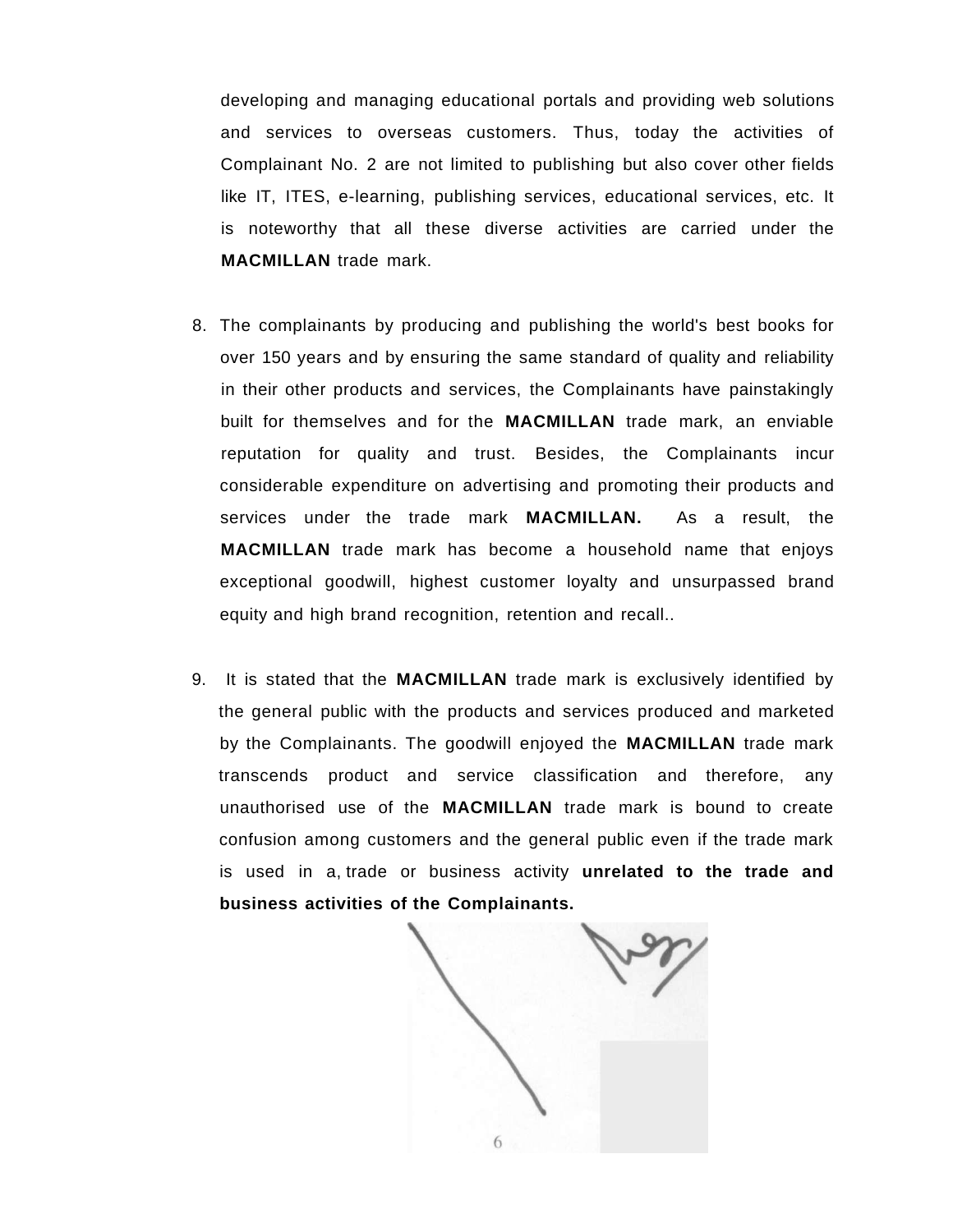10.This Complainants have raised the following grounds in support of their complaint:

# **A. The domain name in question is identical and/or confusingly similar to a trademark or service mark in which the Complainants have rights;**

This complaint is based on the INDRP Rules, para  $3(b)(vi)(1)$  and it is alleged that trade mark **MACMILLAN** which has been owned and used by the Complainants uninterruptedly since 1843. The proprietary rights and interest of the Complainants in the trade mark **MACMILLAN** have been elaborated in the various documents supplied along with the complaint. It is submitted that the domain name involved in the instant case is **macmillan.in** which, but for the addition of the necessary suffix **".in",** is identical to the trade mark **MACMILLAN.**  The suffix **".in"** is necessary for India-specific top level domains on the Internet and is not to be taken into consideration while comparing the domain name with the Complainant's trade mark. The similarity between the domain name in question i.e. **"macmillan.in"** and the trade mark of the Complainants i.e. **MACMILLAN** is plain and obvious and does not require further elaboration.

It is submitted that the Complainants' trade mark **MACMILLAN** is not an ordinary trade mark and has been used uninterruptedly since 1843. It is a well-known trade mark within the meaning of Section 2 (1) (zg) of the Trade Marks Act, 1999 and is entitled to be treated differently from ordinary trade marks. It is a trade mark that enjoys great popularity among the general public which associates it solely with the Complainants. The goodwill enjoyed the **MACMILLAN** trade mark transcends product and service classification and therefore, any unauthorised use of the **MACMILLAN** trade mark is bound to create confusion among customers and the general public even if the trade mark is used in a trade or business activity unrelated to the trade and business activities of the Complainants. If the domain registration is allowed to be continued, the public at

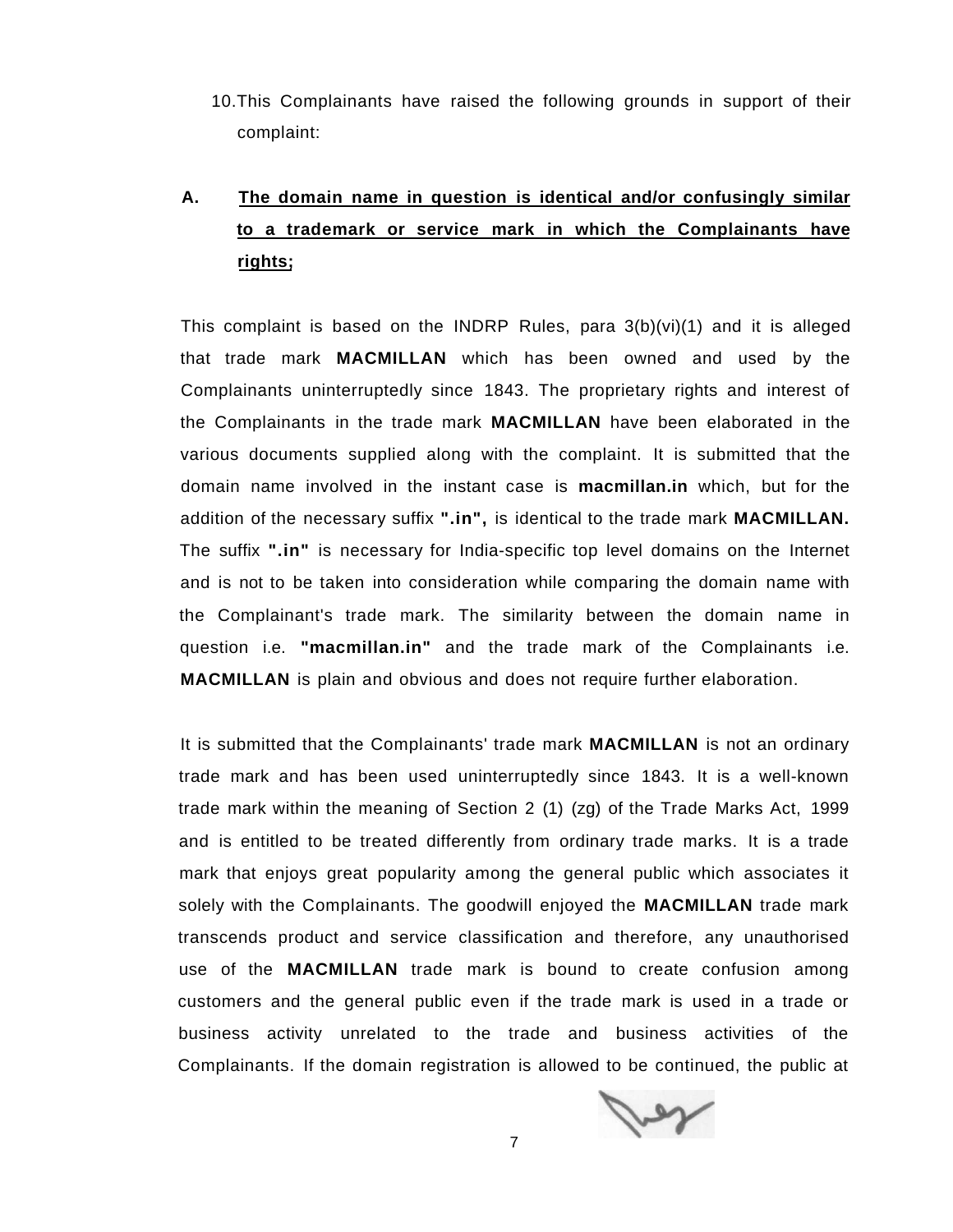large is likely to be deceived and misled into believing that Respondent No.2 or its products/services are associated with or endorsed by the Complainants in some way. The Complainants' trade mark is also likely to suffer loss of goodwill and debasement of brand equity when the public realizes that an exclusive trade mark like **MACMILLAN** which the public associates with activities like education, literature, academics, IT, ITES, e-learning, software, etc. is actually being used for activities of the type that the Respondent No. 2 is dealing in.

# **B. The Respondents have no rights or legitimate interests in respect of the domain name;**

It is submitted that though the WHOIS record of the .IN Registry shows the Respondent No. 1 as the registered owner of the domain name **macmillan.in,**  the Respondent No. 1 is neither known by the name **MACMILLAN** nor carries on any business or trade under that trade mark. Copies of printouts of a few pages from the web site of Respondent No. 1 i.e. www.digitechsoft.com annexed to this Complaint prove this. Respondent No 1 has no rights or legitimate interest in respect of the domain name **macmillan.in** which is identical to and based on the trade mark **MACMILLAN.** Besides when the web site [www.macmillan.in i](http://www.macmillan.in)s accessed, no particulars of Respondent No. 1 are displayed or available. The web site only shows particulars of Respondent No. 2. Hence, the Respondents are also guilty of providing the .IN Registry with false particulars of registration and ownership. As far as Respondent No. 2 is concerned, it is submitted that the Respondent No. 2 company was incorporated under the name Macmillan Insulations India Pvt. Ltd. without disclosing the true and correct facts to the concerned Registrar of Companies about the ownership of the trade name and trade mark **MACMILLAN.** The Respondent No. 2 company was incorporated under the name Macmillan Insulations India Pvt. Ltd. fraudulently and unlawfully. The Complainants are taking appropriate action under law to seek rectification of the name of Respondent No 2 company and have already brought the matter to the notice of the Department of Company Affairs.

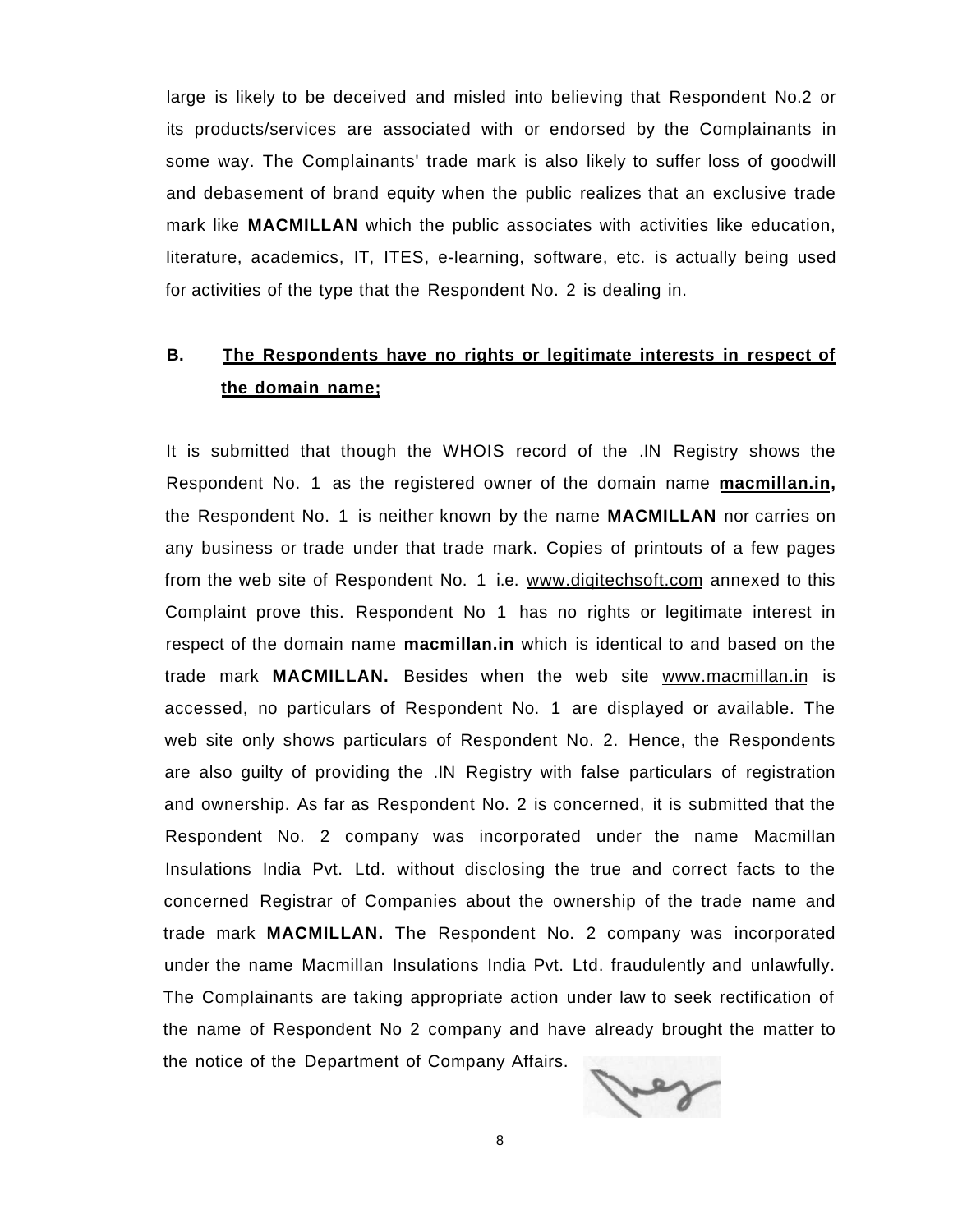There are historical and factual reasons behind Complainants' use of the **MACMILLAN** trade mark as the business of the Complainants was founded in 1843 by two brothers named Daniel Macmillan and Alexander Macmillan. Ever since then, the surname **MACMILLAN** has served as the business name and trade mark of the Complainants. On the other hand, the Respondent No. 2 has commenced business only recently. None of its products is named **MACMILLAN**  as evidenced by the product information available on its web site. To the best of Complainants' knowledge, none of the promoters or directors of the Respondent No. 2 company are named **MACMILLAN.** Hence, neither Respondent No 1 nor Respondent No. 2 has rights or legitimate interest over the trade mark **MACMILLAN** and over the domain name **macmillan.in.** 

During April-May, 2007, the Complainant No. 2 had exchanged some e-mails with Respondent No. 2 regarding transfer of the domain name **macmillan.in** to Complainant No. 2. In the course of the exchange, it was admitted by Respondent No. 2 that the Complainants had been using the **MACMILLAN** trade mark since a long time when Respondent No. 2 was nowhere in the picture. This confession by the Respondent No. 2 proves beyond reasonable doubt that the Respondents have no rights or legitimate interest in respect of the domain name **macmillan.in.** Further the complainants rely upon INDRP Rules, para 3(b)(vi)(2).

## **C. The domain name was registered and is being used in bad faith.**

It is submitted that the domain name **macmillan.in** was registered and is being used by the Respondents in bad faith as The Complainants' registration of the **MACMILLAN** trade mark with the Registrar of Trade Marks India dates back to 9 August, 2000. Their actual user of the **MACMILLAN** trade mark goes back to 1843. The **MACMILLAN** trade mark has been used by the Complainants uninterruptedly for over 150 years and has become an extremely popular and

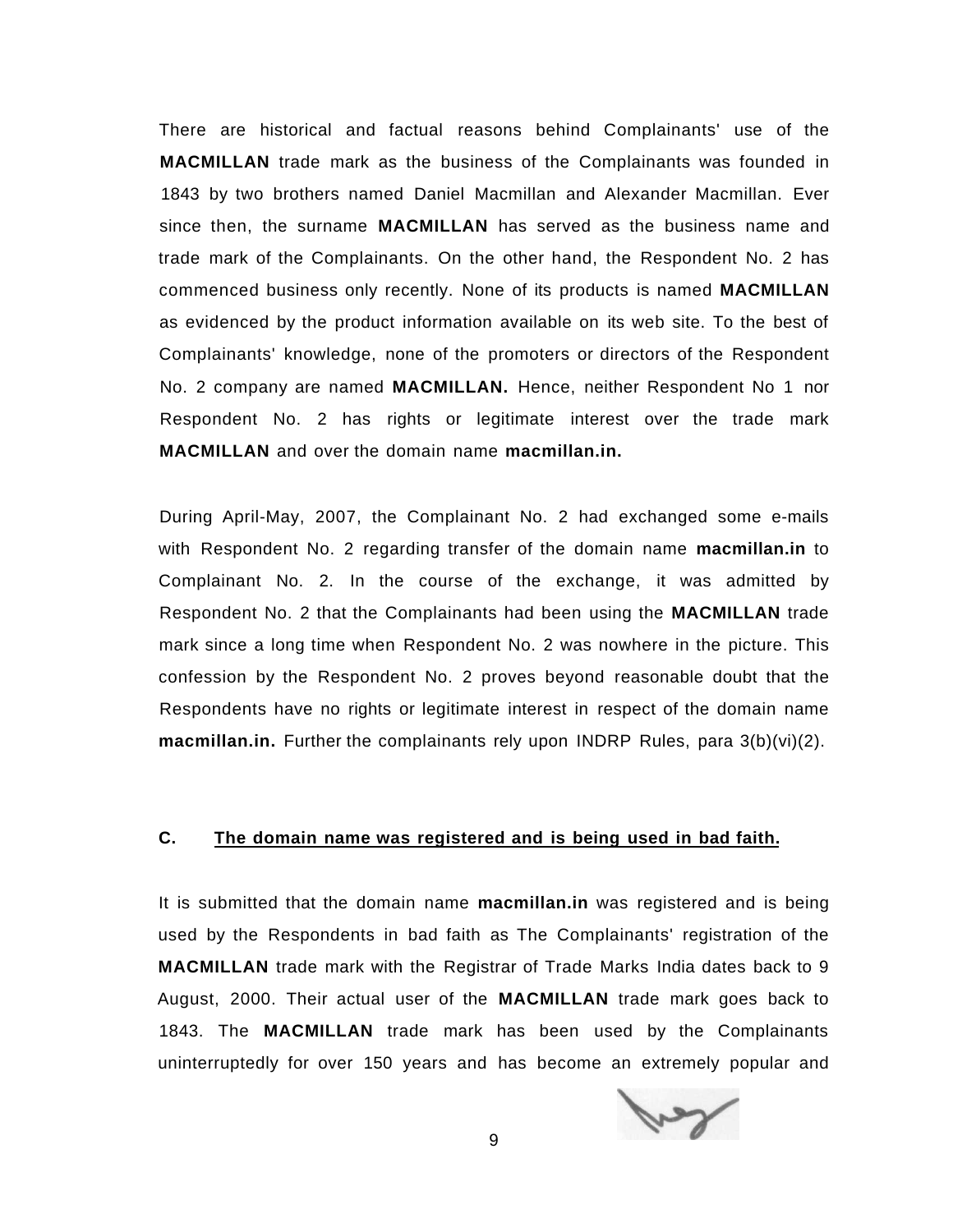well-known trade mark that everyone recognizes instantly and that everyone associates solely with the Complainants. Even a cursory search about the word **MACMILLAN** over the Internet is sufficient to reveal that the trade mark **MACMILLAN** belongs to the Complainants and is being used by them in a diverse range of activities since long. The Respondents are guilty of committing breach of duty to search and verify the status of **MACMILLAN** trade mark. Proper search and verification of facts regarding the **MACMILLAN** trade mark would have revealed the correct facts to the Respondents. Instead, the Respondents deliberately chose the word **MACMILLAN** for the domain name with the *malafide* intent of deriving undue profits from the goodwill and mass popularity enjoyed by the trade mark **MACMILLAN** as a result of Complainants' relentless efforts of over 150 Years.

It is stated that the Respondent No. 2 was incorporated under the name Macmillan Insulations India Pvt. Ltd. fraudulently and unlawfully, it is submitted that the Respondent No. 2 cannot claim any rights over the domain **macmillan.in**  even on the basis that a company has been registered with the Registrar of Companies under the name Macmillan Insulations India Pvt. Ltd. At best, the Respondent No. 2 could have sought registration of domain names like **macmillaninsulations.in** or **macmillan\_insulations.in.** etc. It is pertinent to point out that the corporate name of Complainant No. 2 is Macmillan India Ltd. Unlike the corporate name of Respondent No. 2, Complainant No. 1's corporate name is not industry specific nor descriptive of a particular category of goods or services. The fact is that **macmillan.in** has been registered instead of a name like **macmillaninsulations.in** or **macmillan\_insulations.in** clearly proves the bad faith registration and user by the Respondents.

It is submitted that the conduct of the Respondent No. 2 suggests that the domain name **macmillan.in** was registered for selling the registration to the Complainants for valuable consideration in excess of the Respondents' documented out-of-pocket expenses directly related to the domain name. It is

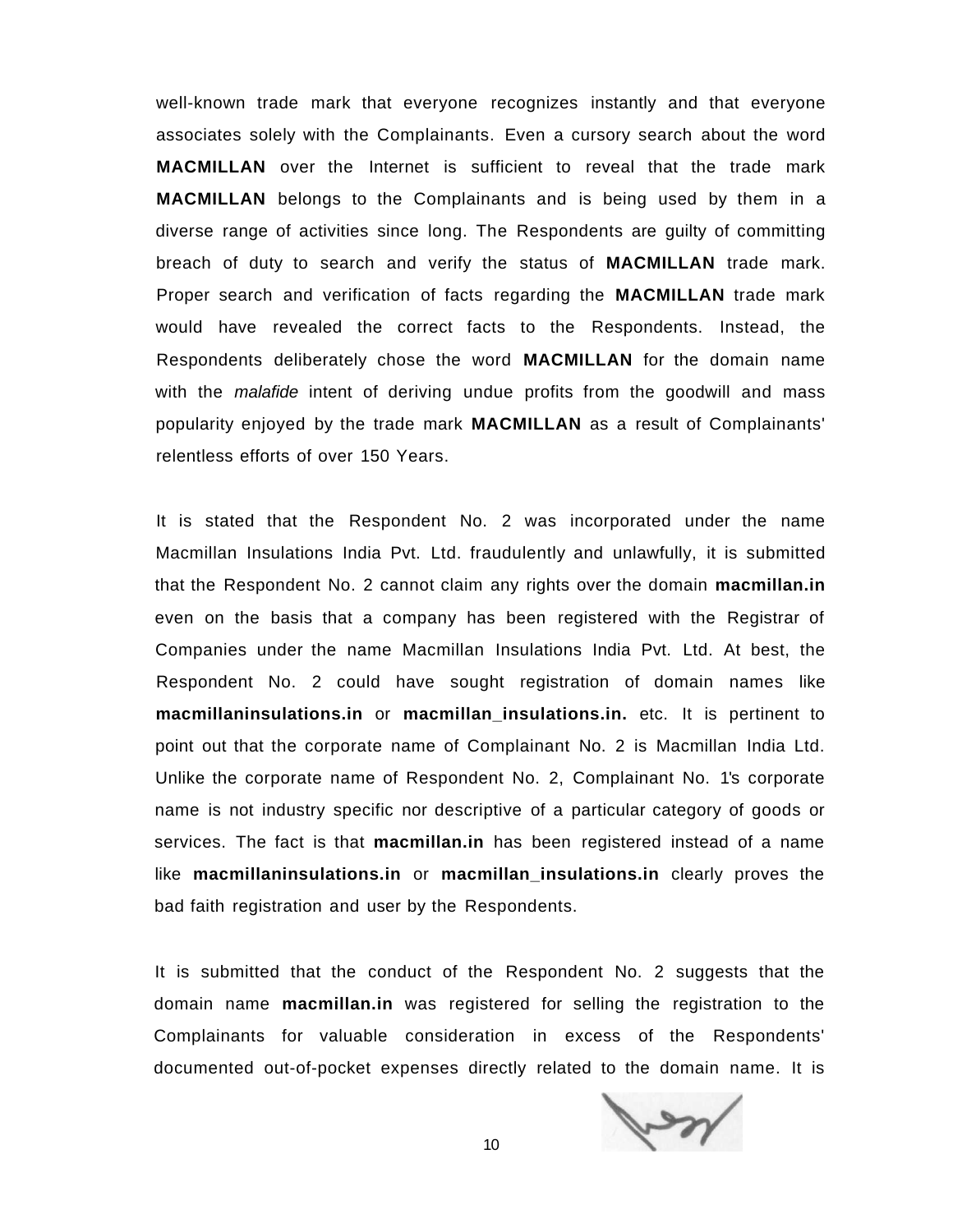pertinent to refer to the various e-mail communications that the Respondent No. 2 readily had with the Complainant No. 2 regarding transferring the domain name to the Complainant No.2. The communications at once suggest that the Respondents wanted to mint money by selling the domain to the Complainants. When the Complainants suggested a modest but reasonable figure of Rs. 20,000/- (Rupees Twenty Thousand only) as consideration for transferring the domain to Complainant No.2, the Respondent No. 2 backed out and termed the figure quoted by Complainant No. 2 as "embarrassing". This clearly proves bad faith registration and use of the domain name.

The web sites of the Complainants are quite popular and attract a lot of traffic from visitors. The Complainants also run various online educational programmes which contributes to traffic on their web site. Therefore, the Respondents have chosen the domain **macmillan.in** with a view to attracting Internet users to their web site by creating a likelihood of confusion with the Complainants' web sites and the trade mark **MACMILLAN** which is an extremely popular and well-known trade mark. Not every Internet user wanting to access the web sites of the Complainants would know the exact address of the Complainants' web sites. Such users are likely to be deceived by the domain name **macmillan.in** which has been chosen and registered after a lot of thought precisely for this purpose.

It is submitted that when the Respondent No. 2 came of know about the application filed by Complainant No. 2 under Section 22 of the Companies Act, 1956 before the Department of Company Affairs seeking rectification of company name of Respondent No.2, the registration particulars of the domain **macmillan.in** were deliberately changed in order to create confusion regarding the actual ownership. Whereas on 8 March, 2007, the WHOIS record of .IN Registry showed the Respondent No. 2 as the registrant of the domain name, recent search of the WHOIS record of .IN Registry shows the registrant as Respondent No. 1. It is quite obvious that the two respondents are acting in concert to prevent the Complainants from using the domain name **macmillan.in.** 



11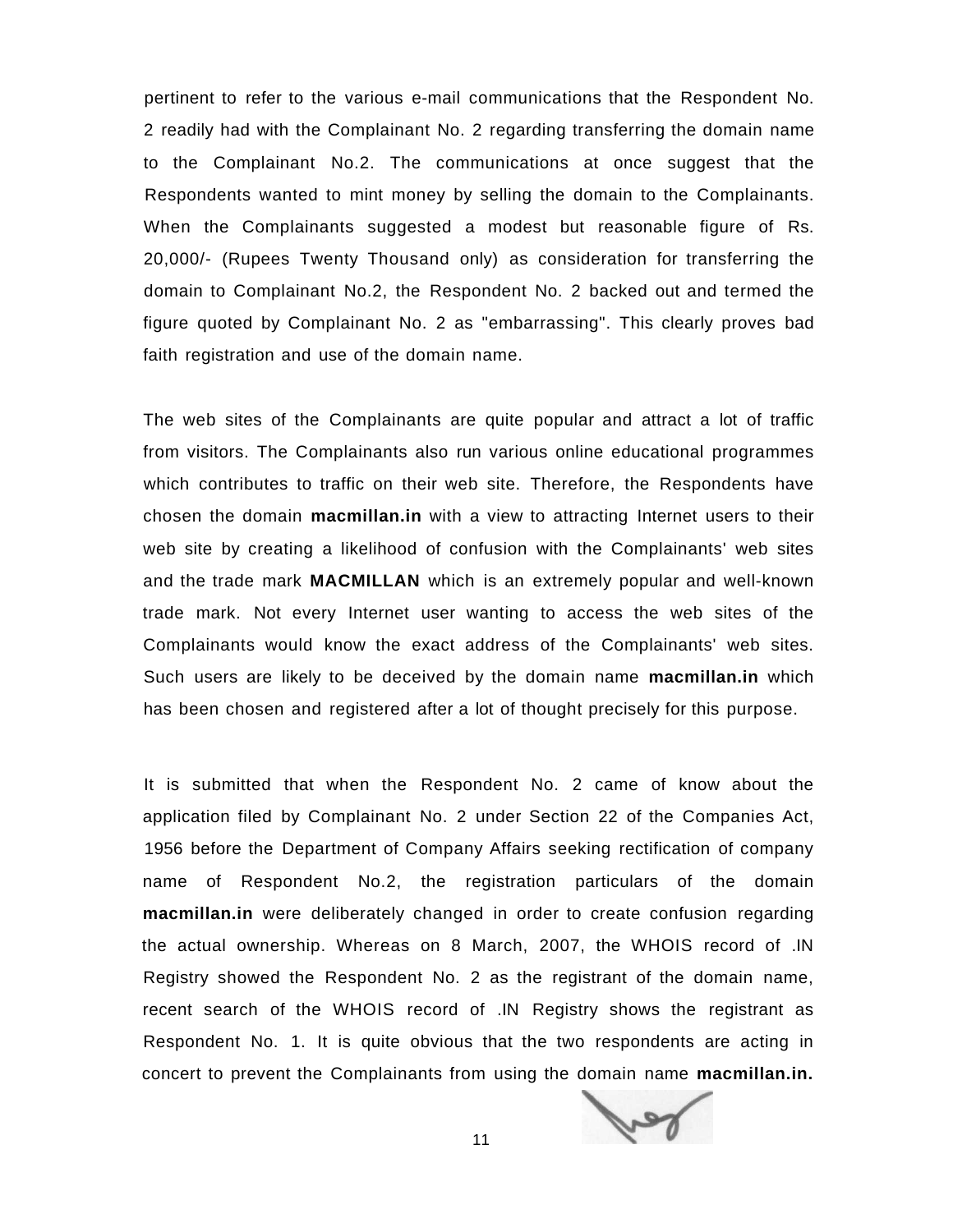The Respondents are guilty of submitting false registration particulars to .IN Registry. Therefore, the domain name macmillan.in should be considered as having been registered and used in bad faith by the Respondents. INRDP Rules, para 3(b)(vi)(2).

#### **CONTENTIONS OF RESPONDENT NO. 2:**

- A. It is submitted by the Respondents in their Statement of Defence that the Company "Macmillan Insulations India Pvt. Ltd" was incorporated in the year 2005 under the Indian Companies Act, 1956 and the Company is in the business of purchase and sale of insulation material and installation of any work related thereto.
- **B.** That the name "Macmillan" used as the Company name was inspired from the name of the legendary cricketer of SouthAfrica.
- **C.** That the domain name Macmillan.in was got registered by the respondent on 30<sup>th</sup> March 2006. The website of the respondent provides extensive information about the services rendered by the respondent.
- **D.** That the bare perusal of the respondent's website would show that the respondent is in the business of Insulations, the raw material for which is imported from Tasman, New Zealand, which is a 100% wholly owned company of Fletcher Building Ltd. Australia. That perusal of the complainant's website would reveal to the user the business the complainants, i.e. publishing. The website itself shows that the field of both the parties are different and therefore the classes of consumers are entirely different and distinct.
- **E.** That they obtained the present registration of domain name formulated policy for registration and administration of .IN domain names. The policy

wy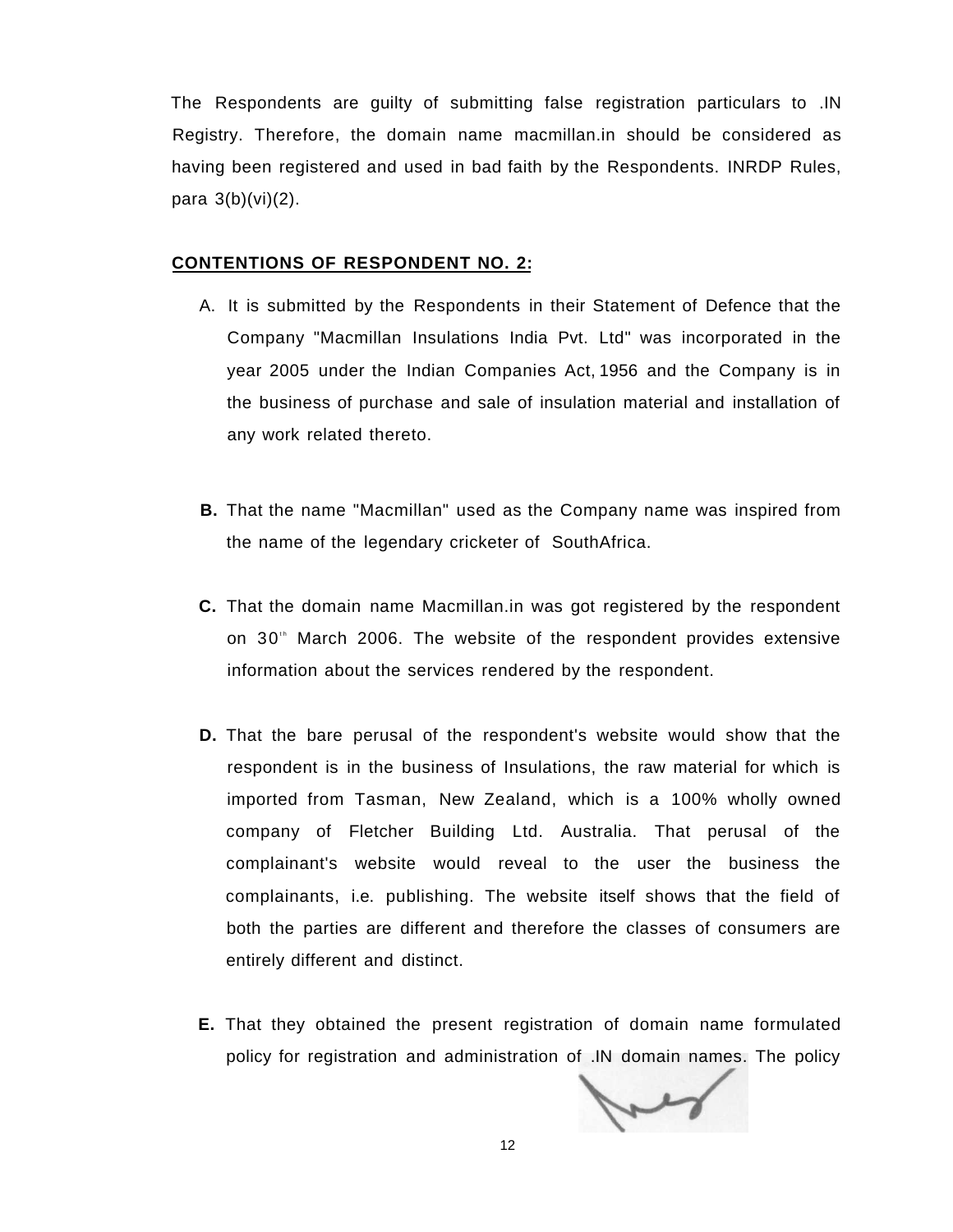was to take effect from 1st January 2005 and as per the said sunrise policy of the registry, the owners of the registered trademarks or service marks who desire to protect their marks were given an opportunity to apply for .IN domain names before it was open for the general over entities from abroad. The interested owners were to submit applications for registration of .IN domain name beginning from 1<sup>se</sup> January till 21<sup>se</sup> January 2005.

- **F.** That since the complaint did not apply for the .IN domain within the period specified under the Sunrise Policy, the said domain name was open to the general public thereafter.
- **G.** That as aforementioned the respondent and complainant are in business which is totally unrelated to each others business. The website of both the complainant and respondent is being used for promotional activity and not used as online platform for selling the insulation material by the respondent. Thus both the complainant and respondent are in B2B and not in B2C model of business. Both the complainant and respondent users/consumers are different therefore the .IN domain name will not result in causing confusion and or deception to the users/consumers who may subscribe to the services of either complainant or respondent. No user/consumer will assume that the services provided by the respondent is in any case sponsored, affiliated or endorsed by the complainant as the nature and class of users/consumers of complainant and respondent are very different. The user/consumers of the complainant would go to their website to find books as they are primarily in the business of publishing whereas the users/consumers of the respondent will access their website only when they need to insulate the roof of their factory, office, house etc.
- **H.** That nature of businesses of both complainant and respondent is so different from each others that the possibility of any user/consumer of being mislead is very remote. The complaint in their complaint have not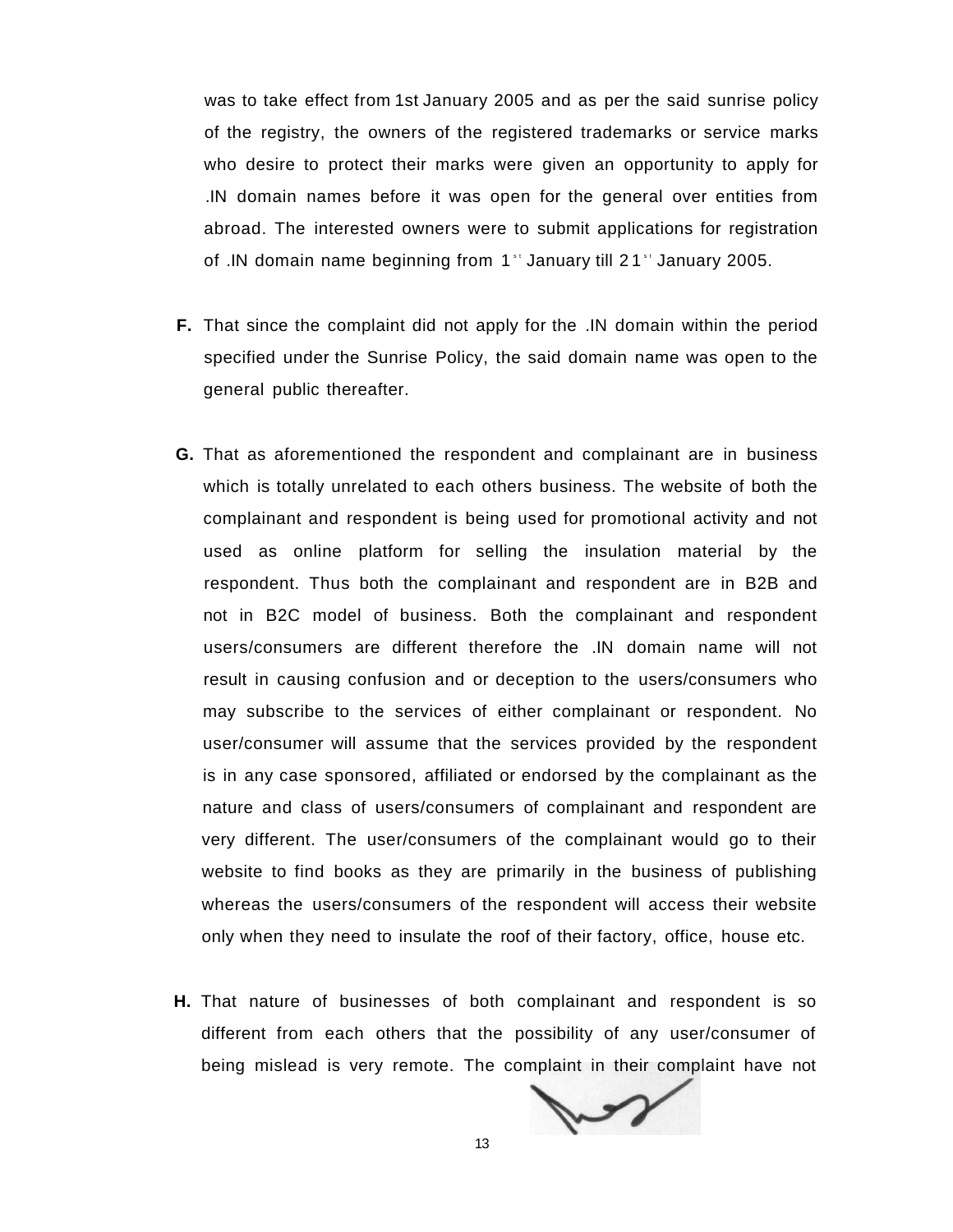where highlighted that their existing or prospective users/consumers have been mislead by the contents of respondent's website nor have they mentioned as to how much business loss has already happened to complaint or any likelihood of such loss due to diversion of users traffic on the respondent's website.

- **I.** That whenever a search is conducted on the search engine "Google", for the term "Macmillan" the result shows the URL of the complainant. The URL of the respondent is shown when the search is specifically done for "Macmillan".
- J. That the respondent is neither adhering to search engine optimization techniques to improve the traffic and volume of the users/consumers to its website nor the links are providing on any website for linking directly to the respondent's website. As aforesaid the respondent is using the website only for promotional activity for the users/consumers who would be interested in getting their roofs insulated. It cannot be a case of the complainant that users/consumers who are getting their roofs insulated would in all probability be reading books published by Macmillan and vice versa.
- K. That the respondent is catering to the requirements of users/consumers who are industrial houses, where it's difficult to work because of summers as the sun's heat create uncomfortable temperature inside the building. By installing the flamestop under the roof, the inside environment becomes comfortable in summers as well as in winters, therefore the insulation is a necessity.
- L. That the respondent has been using the domain from the date of registration of the domain name and it was never in passive condition. The

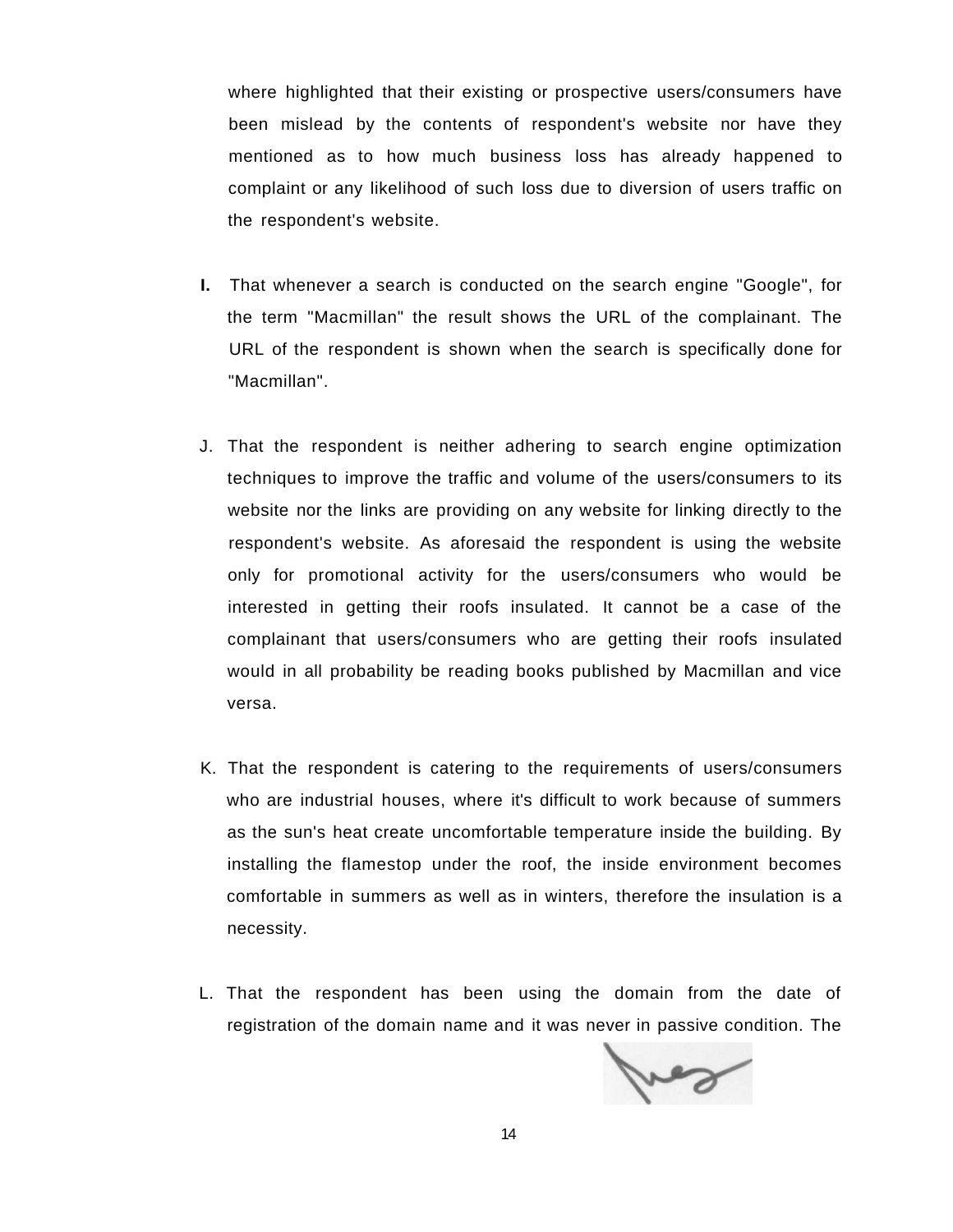respondent's website has an active content and had legitimate business interest in registering the domain in the .IN registry.

- **M.** That the respondent as afore mentioned acquired the .IN domain name to promote its insulation business and did not acquire the domain name with either the malafide intention of reselling, renting or transferring the domain name to the competitor of the complainant of the complainant itself for a valuable consideration or to seek usurp the goodwill attached to the complainant's services of publishing selling of books to derive monetary gains as the respondent is in the business of selling and installation of insulated material.
- **N.** That respondent registered the .IN domain name in good faith and is a bonafide user of the domain name. The domain name was not acquired to mislead, divert consumers and or for tarnishing the complainant's reputation amongst its users/consumers.
- **O.** That the respondent has invested an enormous amount of money in its promotional activities.
- **P.** That the complainant has no where explained in its complaint as to how much monetary loss the registration of .IN domain name by the respondent is causing the complainant and how is it injuring the complainant's reputation and business goodwill relating to selling and publishing of books.
- Q. That the respondent No. 2 had approached Digitech Software Solutions respondent No. 1 for registering the domain name and developing of their website. On their behalf respondent No. 1 got registered the domain name and maintains the website Macmillan.in. The domain shows as registrant as Digitech Software Solutions, is due to an human error while transferring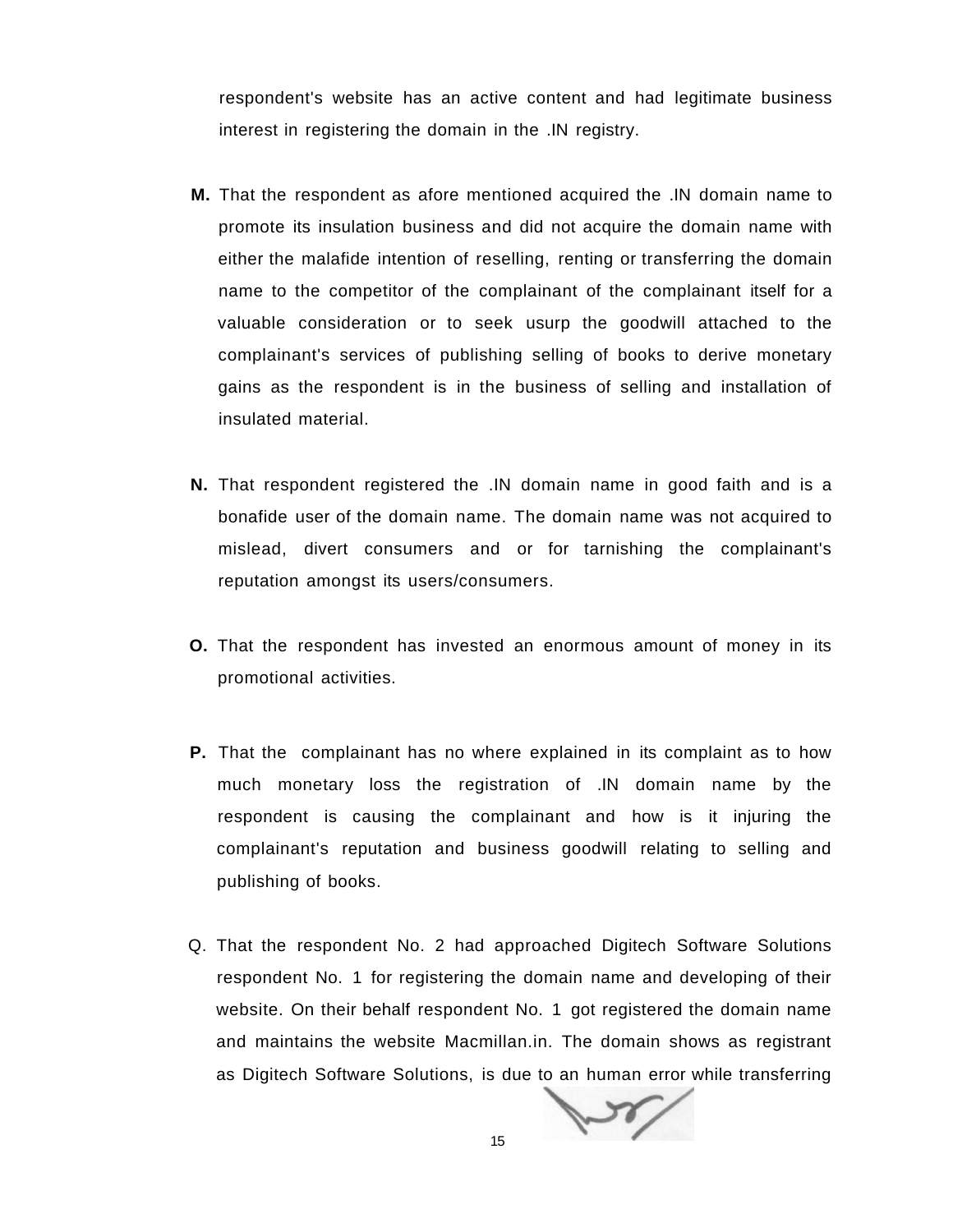it from one reseller panel to other. The domain is currently registered in respondent No. 2's name, as is updated by respondent No. 1 as soon as the mistake was discovered.

### **CONTENTIONS OF RESPONDENT NO. 1**

- **A.** In their affidavit the Respondent no 2 have stated that they i.e. Digitech Software Solutions is in the business of development and designing of website since a decade. Apart form developing websites for clients the they also register domain name for its clients, thus providing full services to its clients for successful operation and maintenance of the website.
- **B.** That the respondent No. 2 had approached them for developing of their website. The deponent got registered the domain name "Macmillan.in" for them.
- **C.** That subsequently invoice was raised by them for the services provided to the respondent No. 2.
- **D.** That the domain name was registered as "Mamillan.in" by them as the domain name was available with the .IN registry at the time of applying of the said domain name.
- **E.** That the domain shows as registrant as deponent's Company Digitech Software Solutions, is due to an human error while transferring it from one reseller panel to other. The domain is currently showing registrant information due to mass transfer of domains from one reseller panel to another in deponent's name, but due to domain lock put by registrar cannot be updated as soon as the mistake was discovered by the Department.

Ver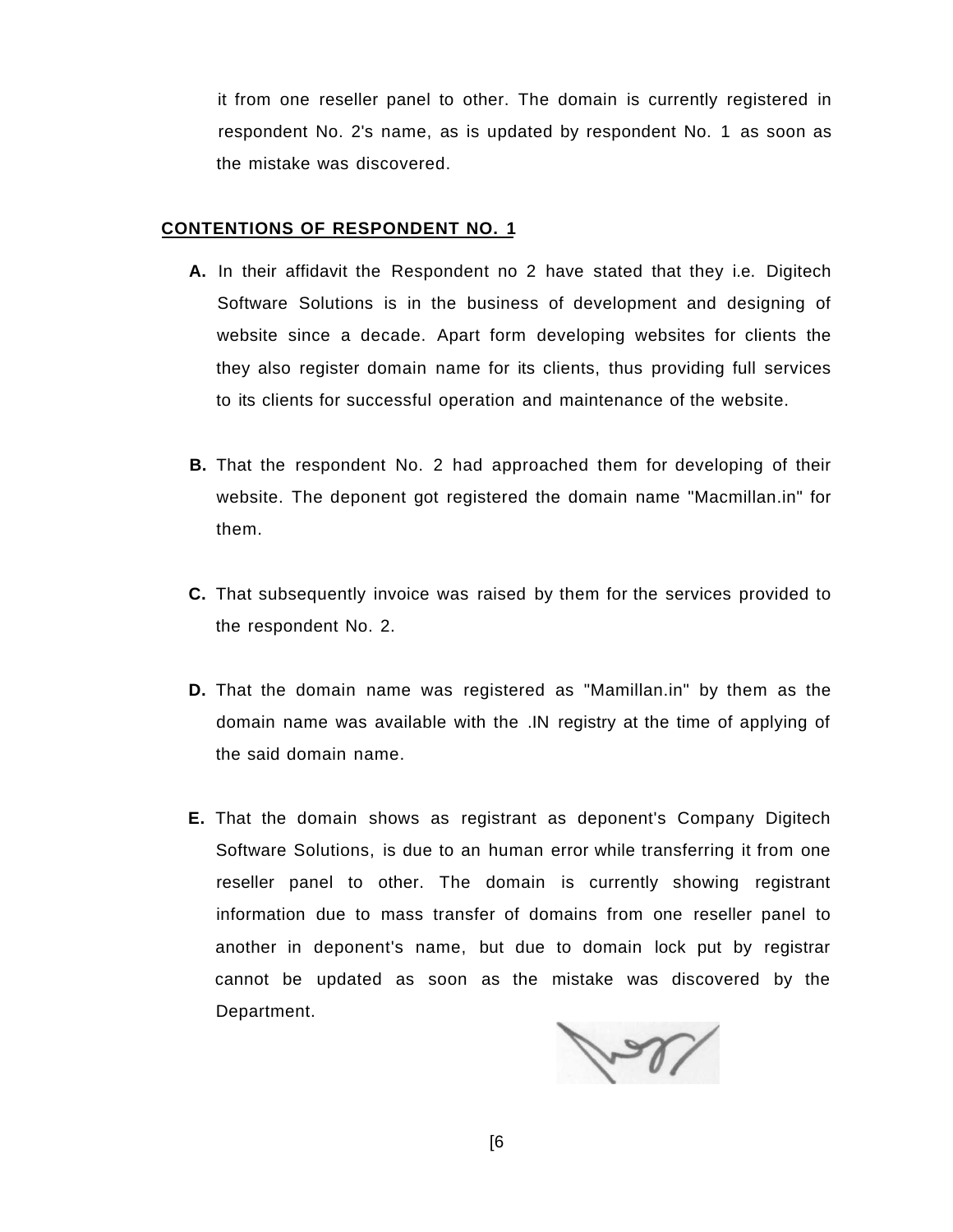#### **ORAL ARGUMENTS on 18<sup>t</sup> <sup>h</sup> December 2008**

The arguments were advanced by Shri Mahendra Singh the Ld. Counsel for the complainants, gist of which are as follows:

That the present **MACMILLAN** establishment was founded in the year 1843 and was a family business of the **MACMILLAN** family. He drew the attention of this Tribunal to EX-CW 1/14 colly in support of his contention and stated that later on the business was registered as a **Limited Company** under the Companies Act as **MACMILLAN & Company Ltd** in the year 1896 and he has relied upon EX-CW 1/12 and he further stated that in year 1963 the name was changed to **MACMILLAN (Holding) Ltd.** Mr. Singh stated that Macmillan Company of India (P) Ltd was registered under the Indian Companies Act in the year 1970. It is stated that they have been in business in India since the advent of the British. Mr. Singh relied upon a list of the Trade Marks registered in various countries under the name of **MACMILLAN** which is given EX-CW 1/9 colly which is followed by another list of various companies of his clients. Mr. Singh also brought the attention of this Tribunal to EX-CW 1/10 wherein he stated that they have got various domains registered in the name of **MACMILLAN** and also gave a list of companies given in EX-CW 1/11. Mr. Singh stressed that the presence of **MACMILLAN** & their **Company** is in the entire globe. He also pointed out that Trade Mark given to complainant has been given at page 23/24 of affidavit which is EX-CW 1/8 colly and the application given at page 24 of affidavit says that

**"Period of user: since 1898".** 

ten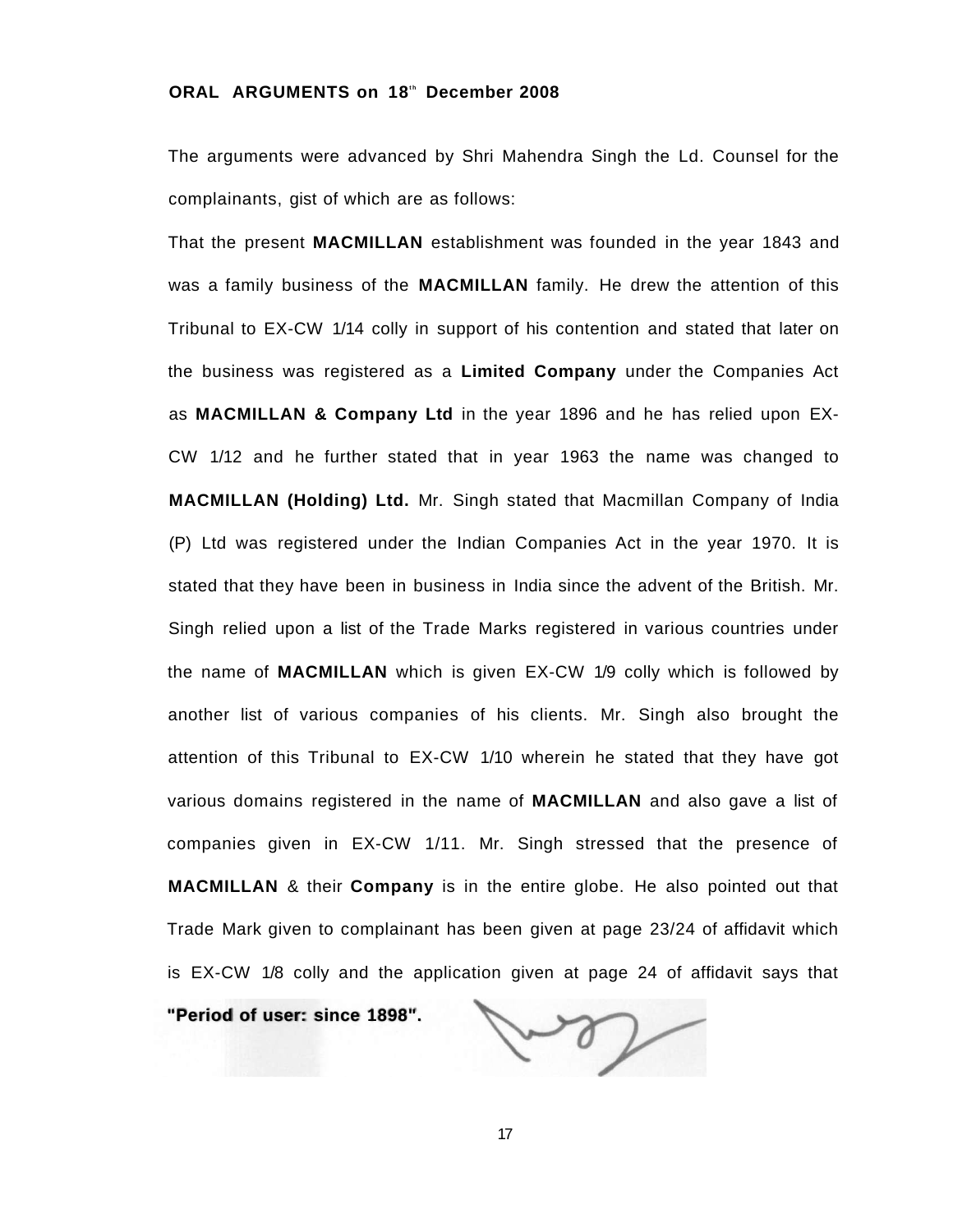Mr. Singh also stated that page 120 to 125 i.e. EX-CW 1/15 colly depict various awards received by complainants in the recent years and thereafter he drew the attention of this Tribunal to EX-CW 1/17 which he stated that it is an extract derived from the account books of his clients which shows the expenditure on sales promotion of the complainants. Mr. Singh also pointed out by drawing the attention of this Tribunal to EX-CW 1/18 Colly stating that they have moved an application under section 22(1)(ii) of the Companies Act 1956 wherein they are challenging the allotment of name **MACMILLAN INSULATION INDIA (P) LTD** to the respondent before the Regional Director Department of Company Affairs. In the end that Mr. Singh thereafter drew the attention of this Tribunal to EX-CW 1/9 i.e. to pages 146 to 150 and stated that the same should be read in the reverse i.e. from page 150 to 146. Mr. Singh argued that even the respondent have tacitly stated that complainants are in greater need of the domain name **MACMILLAN**  than the respondents and he stated that Respondent wanted a price for giving the domain name to them. He submitted that his clients were ready to pay for the expenses incurred by the Respondents for getting the domain name registered.

He stated that the Respondents have registered the domain name which is akin to their trade name and mark and are trying to confuse the minds of public showing that they are a part of his clients operations.

#### **ORAL ARGUMENTS on 5<sup>t</sup> <sup>h</sup> January 2009**

On the aforesaid date i.e. Ms Geeta Gulati Ld. Counsel for the Respondents advanced her arguments in support of her contentions given as outlined in her statement of defense and stated that Mr. A.K. Sharma started his firm **Macmillan** 



18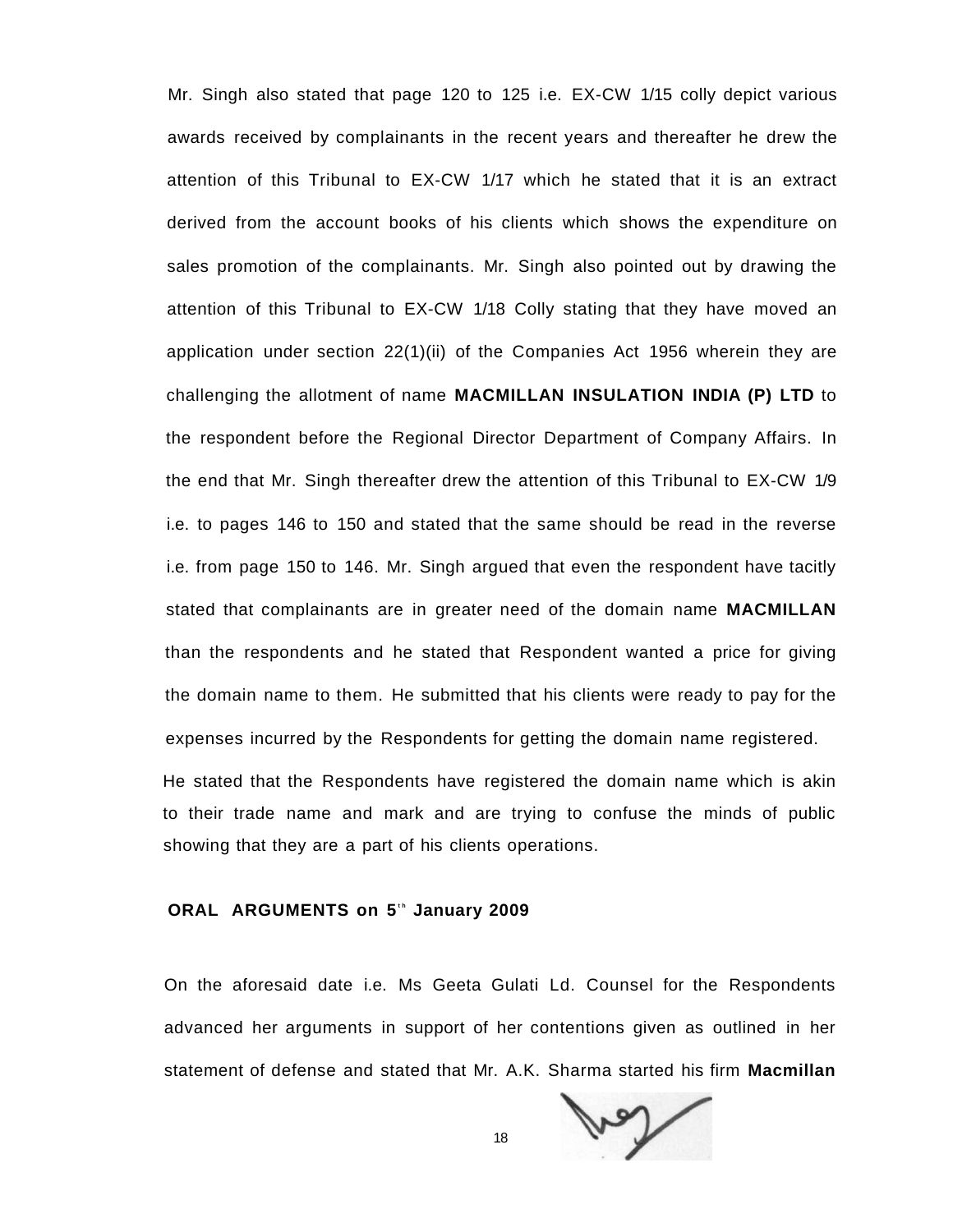**Insulation India** in year 1992 which is and at that time **MACMILLAN** did not have any Trade Mark registered in India. She drew the attention of the Tribunal towards the various returns and other statements starting from R-1 which she stated that the evidence that the firm was doing business since 1992. She has stated that exhibit R-3 is the printout of the website which is not a portal but a simple page and it shows the various products and services which are given thereto and she relied upon a letter from M/s Rallies India dated 4<sup>th</sup> of October 1995 and orders from various companies and also relied upon the Income Tax Returns which is dated 1996 and the Balance Sheet of the year 1998 she also stated that the complainant's business differs materially and substantially from the business of the respondent and the respondent website is the mere page. She stated that in a Google search one does not come to the website of her clients but one gets to the website of the complainants. Moreover there is no link or any hyperlink of getting customers. She stated that the respondent are not using the present website in bad faith and she stressed that only if one type **MACMILLAN ".in"** a person can come to her website. As for respondent no.-1 she stated that they are mere Service providers / Resellers and are not Registrants any of the domain **MACMILLAN.IN.** 

She has stated that complainants cannot sustain any loss of business in their business ventures due to the presence of the domain of Respondent. She drew the attention of this Tribunal to it customers list provided by her of clients given

ten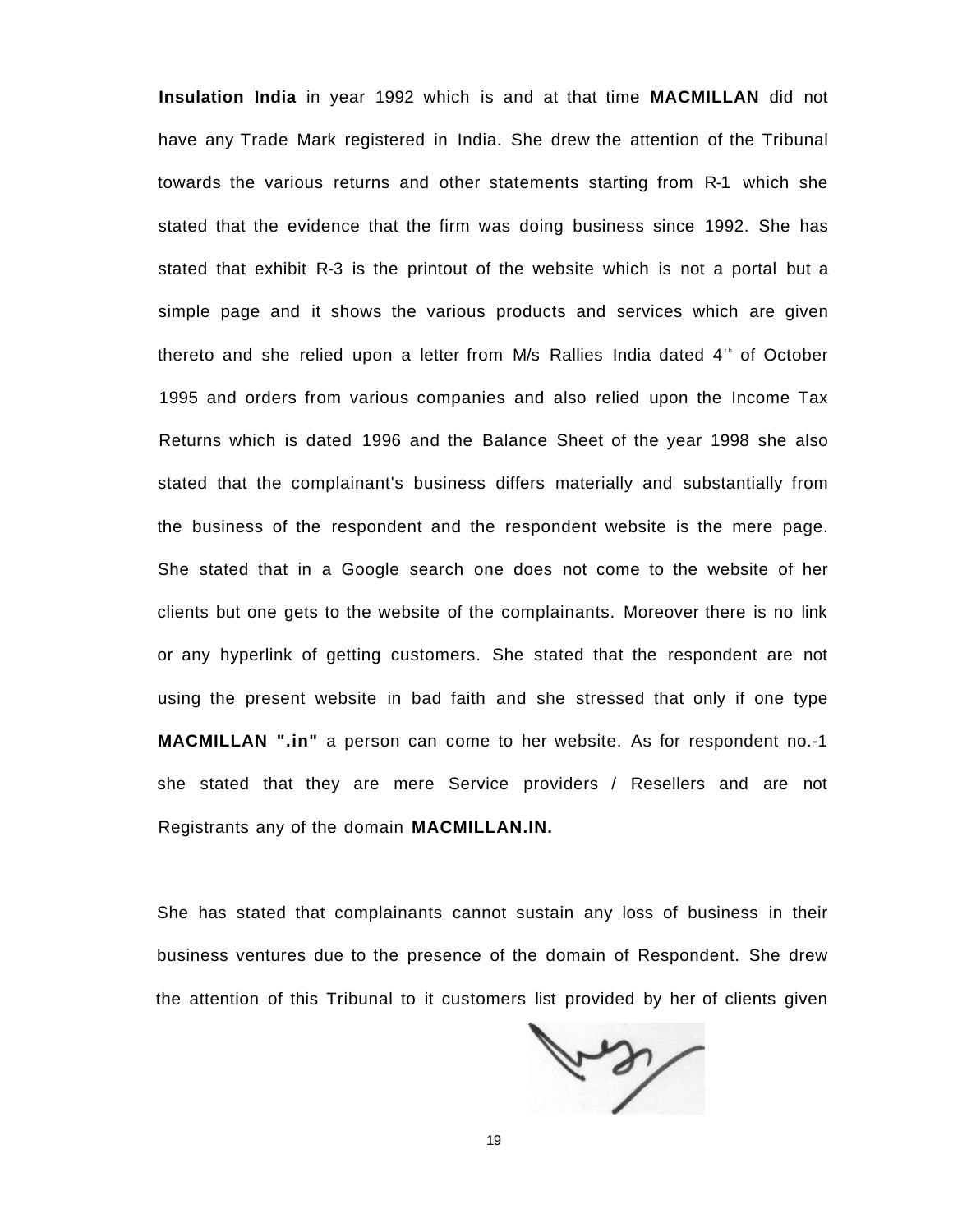as EX R- 7 and stated that even the clients of the respondents differ materially from that of the complainants.

She has stated that her clients Mr. A.K. Sharma, when he started his business in the year 1992 was impressed by the legendry South African Cricketer Brian McMillan and so he named his business with the name of **MACMILLAN.** 

Ms Gulati drew the attention to the advertising expenses given as R-8 and stated that her client is earnestly doing his business and therefore he cannot by labelled as cyber squatter who has created the domain name to derive any monitory benefit. She has stated that the E-mail referred to by Mr. Singh the Ld. Counsel for the complainants will show that actual dialogue was initiated by the complainants and none of the E-mails have been replied to by Mr. A.K. Sharma.

#### **ORAL ARGUMENTS on 10<sup>t</sup> <sup>h</sup> January 2009**

In the 3<sup>re</sup> sitting Ld. Counsel Mr. Rahul Beruar represented the complainants as Mr. Mahendra Singh's retainership with the complainants had come to a close. Mr. Rahul Beruar the Ld. Counsel for the complainants at the outset stated that the site has been registered in bad faith as in case the respondent were honest than this ought to have registered the domain name as "Macmillan Insulations" which is their main line of business whereas the domain name is registered as **"MACMILLAN.IN".** The respondents are in clear knowledge of the existence of the complainants and have purposefully taken the domain name which is identical. That he is stated that the contention of the respondent regarding Brian **McMillan** the legendary cricketer the name is spelt as **McMillan** and the



20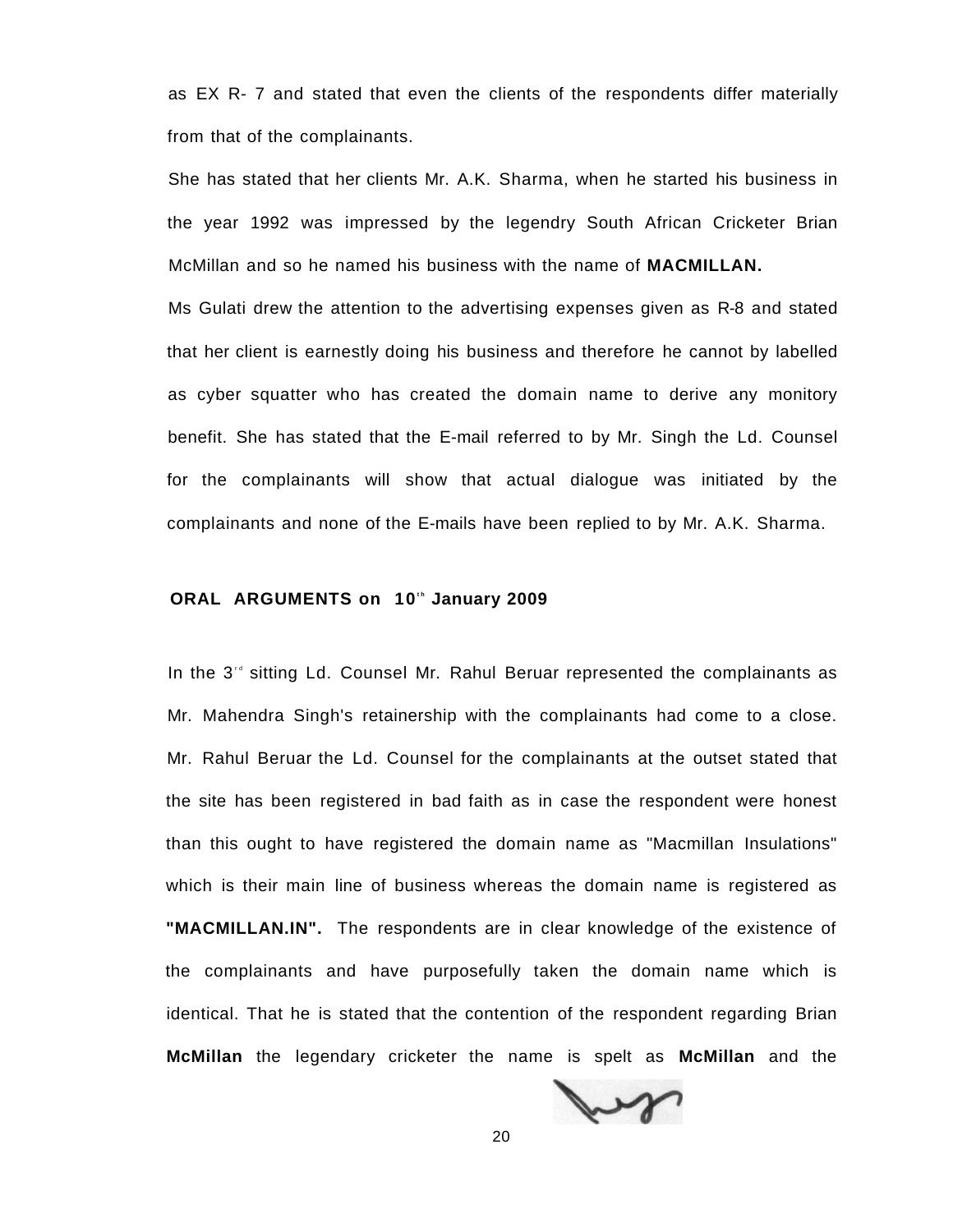respondent have registered their name by their company and their website and their domain name as **MACMILLAN** he also stated that respondent have not got any Trade Mark or have applied for any Trade Mark. It shows that the name **MACMILLAN** is not precious or dear to them.

The Ld. Counsel for the complainant stated that they have a right in a trade name/mark even if they got a Trade Mark registered in the year 2000 besides they have common law rights and can prevent anyone from using their Trade Mark. He drew the attention of the Tribunal to section 22 of the Trade Mark Act, 1999 and stated that the respondent cannot take shelter qua non registration of the Trade Mark by the complainants till the year 2000.

He stated if someone wants to see that complainant no.2 i.e. MacMillan India he will use "in" for India and will come to the website of the respondent.

He alleged that the registration of Domain name by Respondents is clearly a case of "Passing off"

Mr. Beruar also stated that the respondent contention with regards to their naming their business on the name of the Cricketer Brian **McMillan** even if taken on its face value one can get on website registered by using the word **'McMillan'**  like one of their competitors M/s McGraw Hill have got a domain registered in their name however the respondent have used **MACMILLAN** purposefully and in bad faith.

21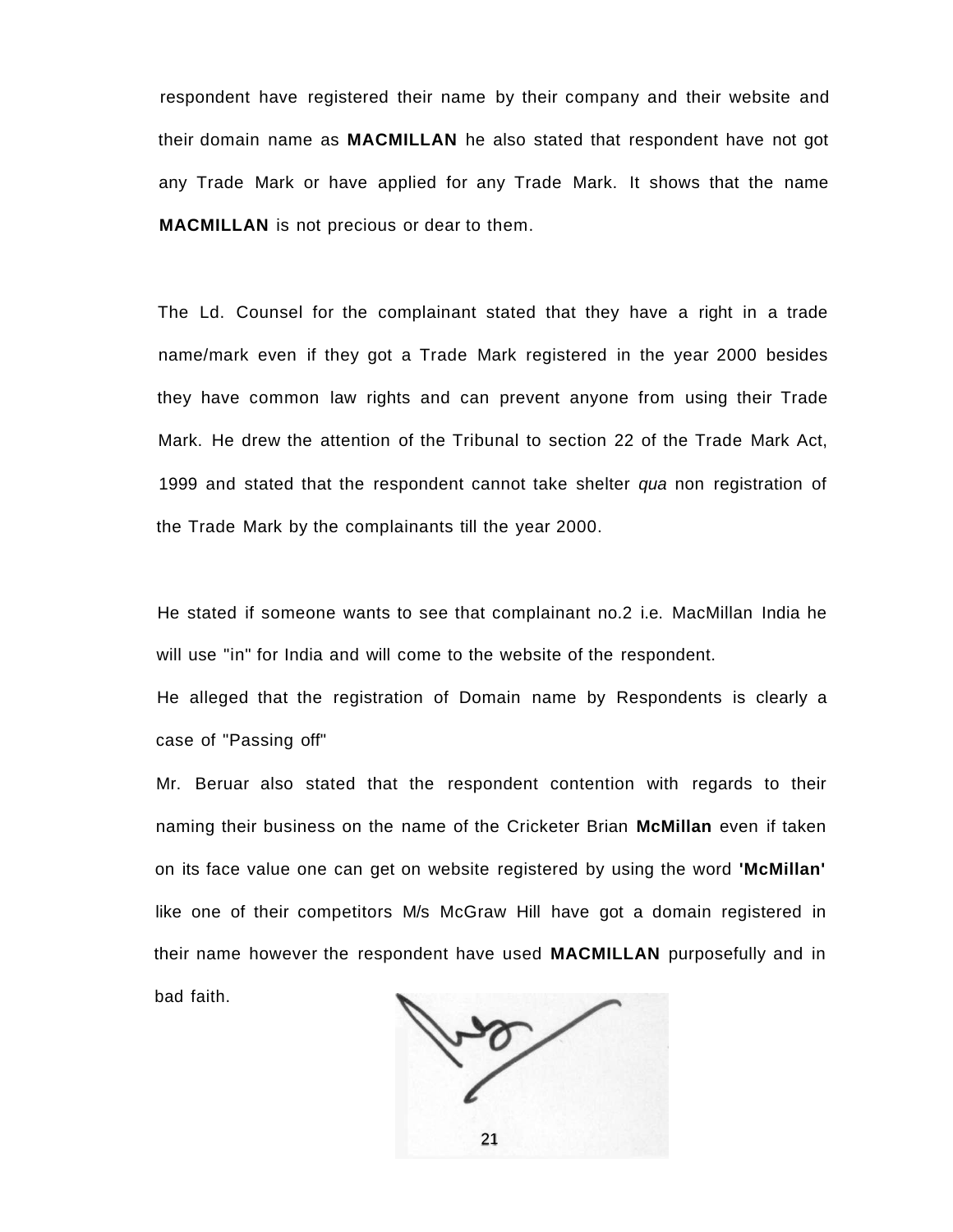Mr. Singh also stated that in case someone wants to visit the website of the complainants of India 'in' case be types in for India he will get to the website of the Respondent No. 2 and will get the impression that Respondent No. 2 is a part of the complainants group and that **MACMILLAN** Group has diversified in insulations services as well.

He drew the attention of this Tribunal to the e-mails given as Ex 1/19 and particularly to page-149 which says that the e-mail is from "GM India Operations" and hastened to add that the respondent do not have any over sea operation and by use of such designations the respondent are trying to give themselves an image as if they are a Multinational Organization affiliated to the **MACMILLAN**  Group. The counsel also stated that as per the goods traded by the Respondent No. 2 as given at R-3 and R-7 none carry the name **MACMILLAN.** 

Miss Geeta Gulati interjected stated that the respondent are trading in the goods manufactured by M/s Tasman, New Zealand having the name 'Harvey Foil/Flamestop'

The Ld. Counsel for complainants drew attention to R-3 and stated that Respondent No.-2 are using the e-mail id **[macmillaninsulations@qmail.com'](mailto:macmillaninsulations@qmail.com)**  and whereas they are using the domain name and website title "www**[.macmillan.in"](http://www.macmillan.in).** It means the respondents are consciously using the trade name and Trade Mark of the complainants in bad faith. The Ld. Counsel of the complainants also stated that they entered into a dialogue for the transfer of the said domain name in order to avoid litigation. The counsel for the complainants also stated that respondent has registered the domain name in order to prevent

ber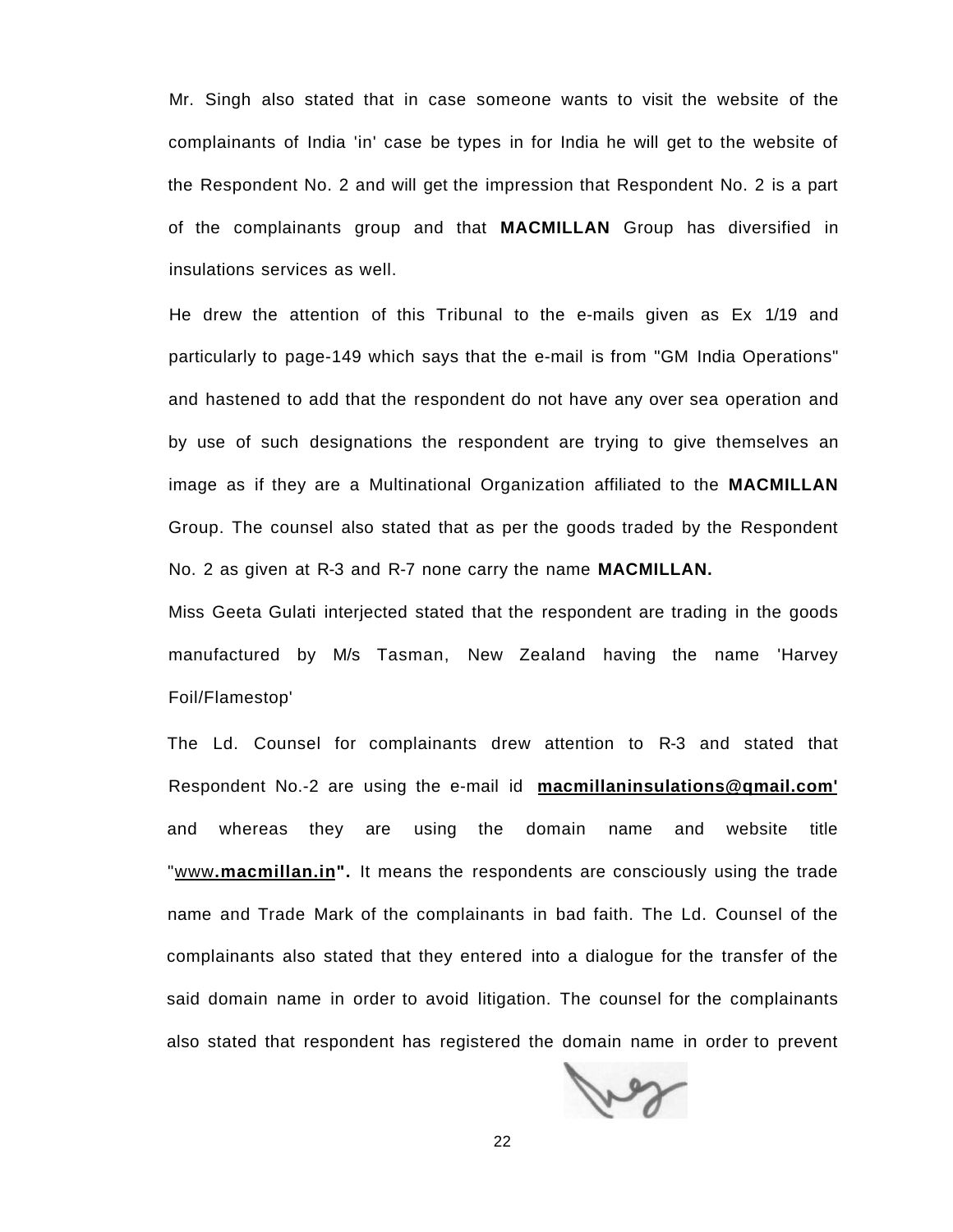the complainant from protecting their Trade Mark in the form of their domain name **MACMILLAN.** 

To the contention and the argument advanced by Ms Geeta Gulati Ld. Counsel for the respondent stressing that the their website is only a page and not a portal for this the Ld. Counsel of complainants rejoined and stated that website can be converted into a portal within 2 hours. The Ld. Counsel also stated that such a domain name undermines the efficacy of the complainants registered Trade Mark which they are having in India since 2000 and when the Respondents' website was put into effect in the year 2006. He reiterated that complainant has a statutory as well as common law rights due to continuous use of the Trade Mark since 1898 in India as per EXCW 1/8 colly. Ms Geeta Gulati stated that in her 'sur' rejoining that they have not published the website in bad faith and they are regular users of the said name **MACMILLAN** since 1992 and it is not a case that their company **MACMILLAN INSULATION INDIA PVT. LTD.** is the only company which is registered under name of **MACMILLAN** to buttress her contentions she drew the attention of the Tribunal Ex R-17 which is their reply to the complaint of the complainants before the Regional Director Department the Company Affairs Govt, of India u/s 22 of the Companies Act. Mr. Rahul Beruar thanked Ms Gulati for having got this fact to their notice as they would be shortly draw up action under the relevant provision of the Indian Companies Act.

This Tribunal notes that Ms Geeta Gulati also pointed out that the complainants did not take the advantage of Sunrise Policy (Ex R-4) brought out for protection of the people with the Trade Mark and hence not having done so they cannot

lay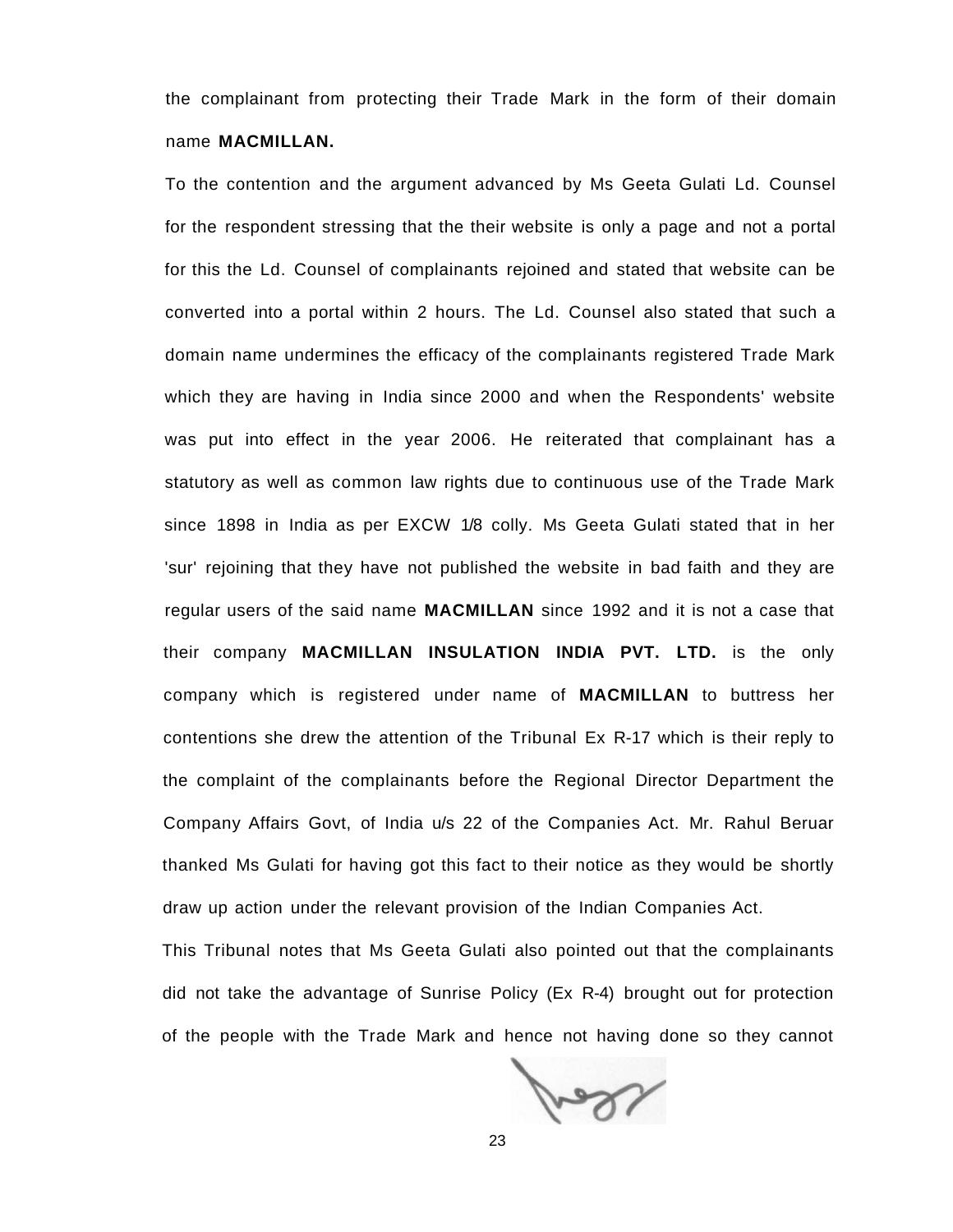state that her Registration is in bad faith. Ms Gulati placed decisions of WIPO

Arbitration and Mediation Center in the case of -

ITI Manufacturing Enterprises Inc., ITI Corporation v. Douglas Nicoll, Differential Pressure Instrument, Inc.

2007 (35) PTC 971 (WIPO) Sanofi- Aventis, Aventis Inc v. Searchology, Domain Registered

2008 (37) PTC 624 (WIPO) Viking Range Corporation v. Domain By Proxy

2006 (33) PTC 597 (NIXI) Sony Ericsson Mobile Communications AB V. Chen Shenglu

**This Tribunal too relies upon a recent judgment of the Hon'ble Delhi High** 

**Court reported at 156 (2009) DLT 83.** 

## **DECISION OF THIS ARBITRAL TRIBUNAL**

1. The complainants have established that this are leading publication house and part of a large group which has presence in many countries and have got the Trade Mark **MACMILLAN** Registered in various countries including India and have domain names registered world wide. This fact is also conceded to by Respondent No. 2 in their email reference CW 1/19 page-147 of complainants affidavit wherein the respondent have stated the following.

**"E-mail dated 12, May 2007 which sent by Mr. Chandar M. Thakur. "I personally feel that Macmillan as publishing Company need the said domain more than Macmillan Insulations as I know when I was** 

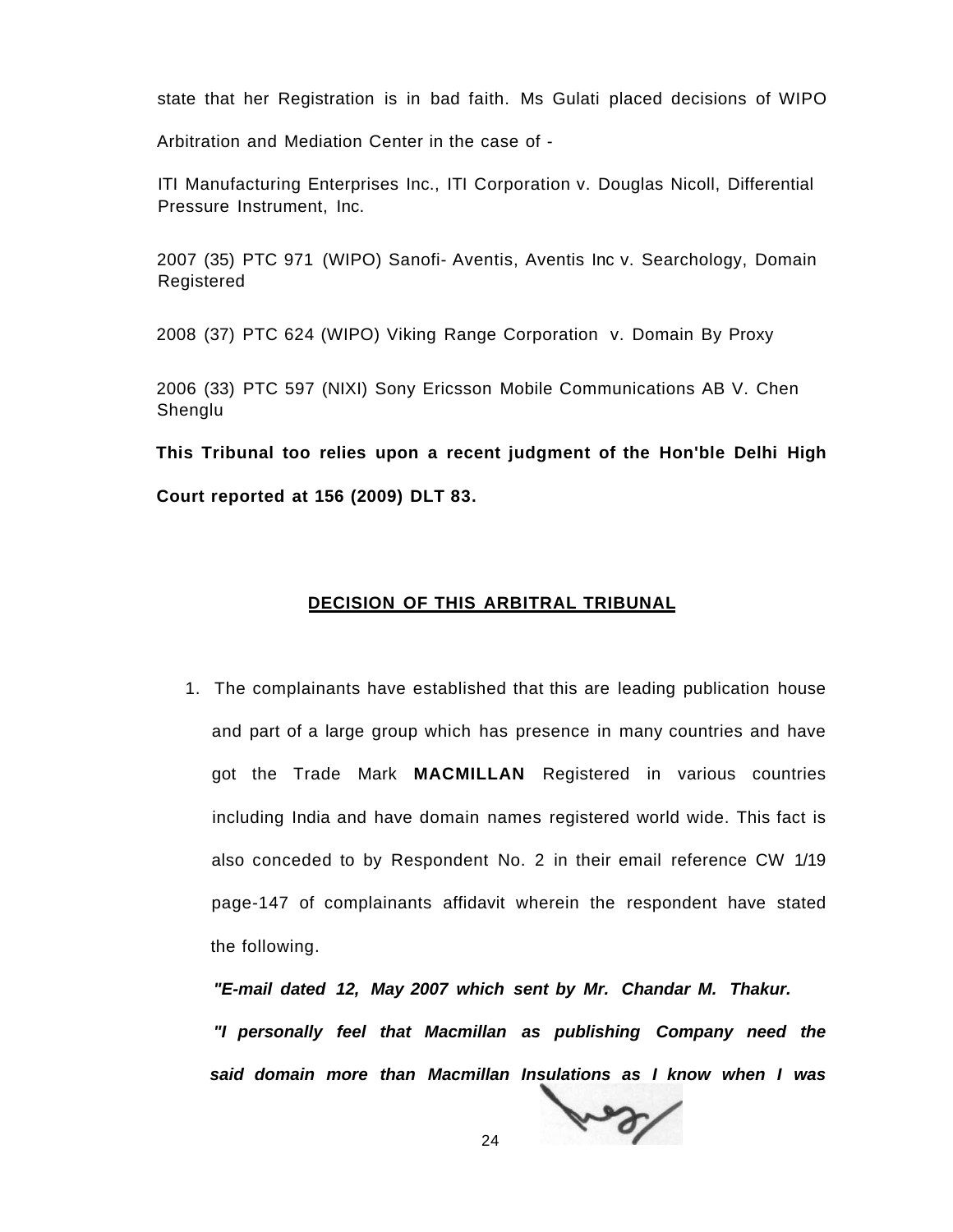**studying I was reading books published by Macmillan where as I think our Macmillan was no where in the picture. With the same concept I would try to convince my CEO".** 

- 2. The genuineness of the said documents is not in dispute even though the respondent have not been able to show their link to word **MACMILLAN**  and even if the contention of the Respondent's Counsel is taken on the face value that Mr. A.K. Sharma the CEO of her clients who had started the business of **"MACMILLAN INSULATIONS"** had named his business after Brian **McMillan** the legendary cricketer, he ought to have used **McMillan** as a name of his business. Even otherwise this Tribunal feels that this contention is too spacious and farfetched to be accepted.
- 3. That the company of the respondent is in the business of providing insulation services and for the purpose they have got the company registered under the Companies Act as **MACMILLAN INSULATION INDIA PVT. LTD.** hence in all probabilities they ought to have got the domain name registered as **McMillan Insulations** as one of their E-mail ID as Ex R-3 depicts. Moreover their contention that the respondents are only in insulation business and riot in a business akin to that of complainants does not hold much ground as the as a main purpose of referring a dispute to fora is for finally adjudication of a controversy and the adjudicating body ought to make sincere efforts to end a controversy

Jun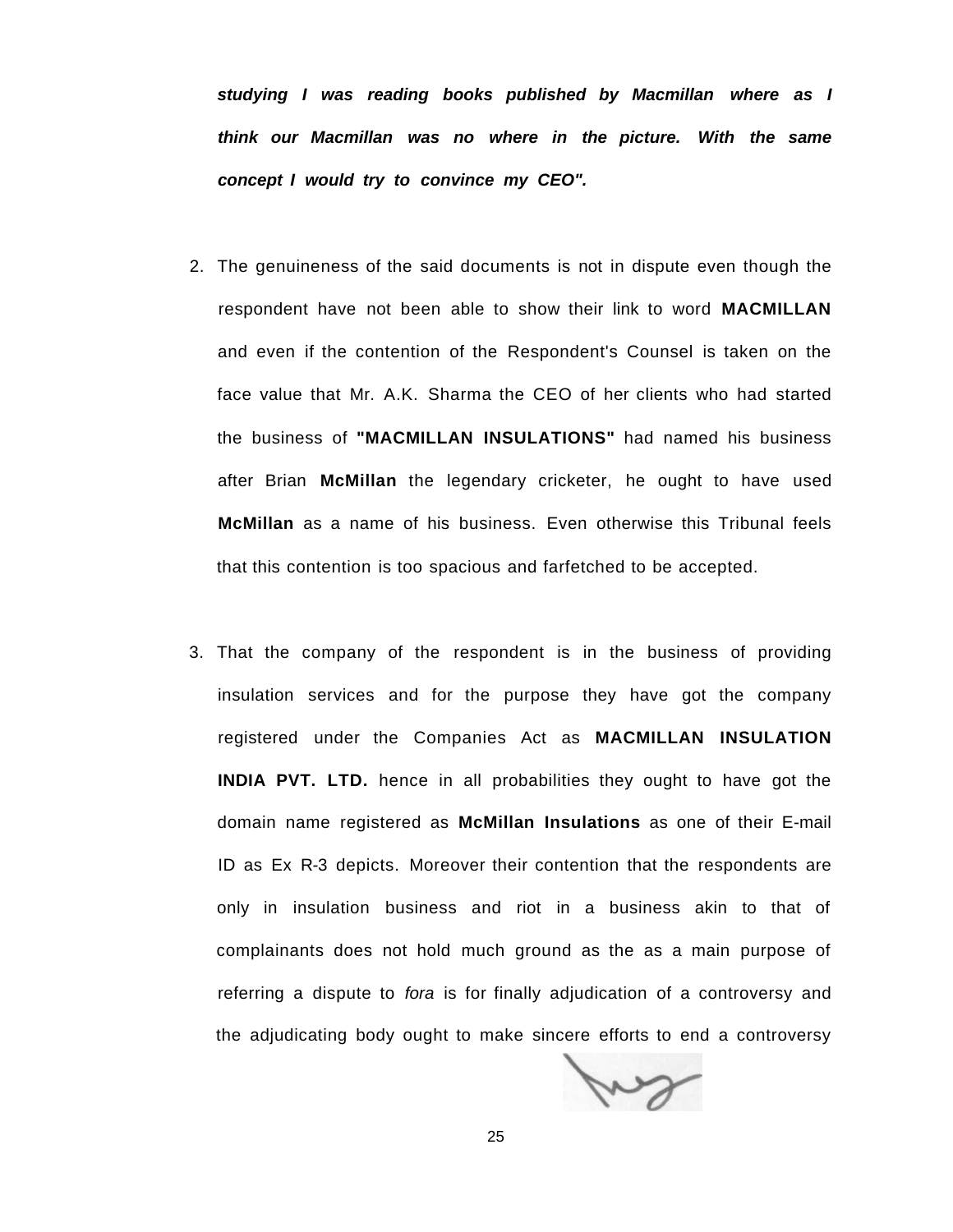finally. It is emphatically pointed out by the Ld. Counsel for the respondents Ms Gulati that her clients business is growing and they are investing in publicity and promotion and company name however there is neither any binding or a guarantee that they will not enter into of the businesses of the complainants and same is the case as vice versa as the word of business is the world of opportunities and the both complainants and the respondents are 'entrepreneurs' and it is not known in future which way they decide to turn. Hence even if this Tribunal wishes away the possibility of each of the parties entering into others business in the uncertain future the present controversy can again raise its head and legal battles may ensue. There is no doubt that the domain name of the Respondents name is not only similar but confusingly similar to the name of the complainants and Trade Mark. This Tribunal is does not agree with the arguments of the Ld. Counsel for the respondent which states that the respondents started their business in 1992 and at that time there was no Trade Mark of the complainants. In the light of fact that the complainants have indubitably displayed that they are in the business 150 years and are using the name **MACMILLAN** for more than a century their claim to the domain name, in question gets further strengthened. The respondents on the other hand not been able to show their any direct link with name **MACMILLAN** qua their director(s), Principals or Associates or any family surname by the name 'Macmillan'.

for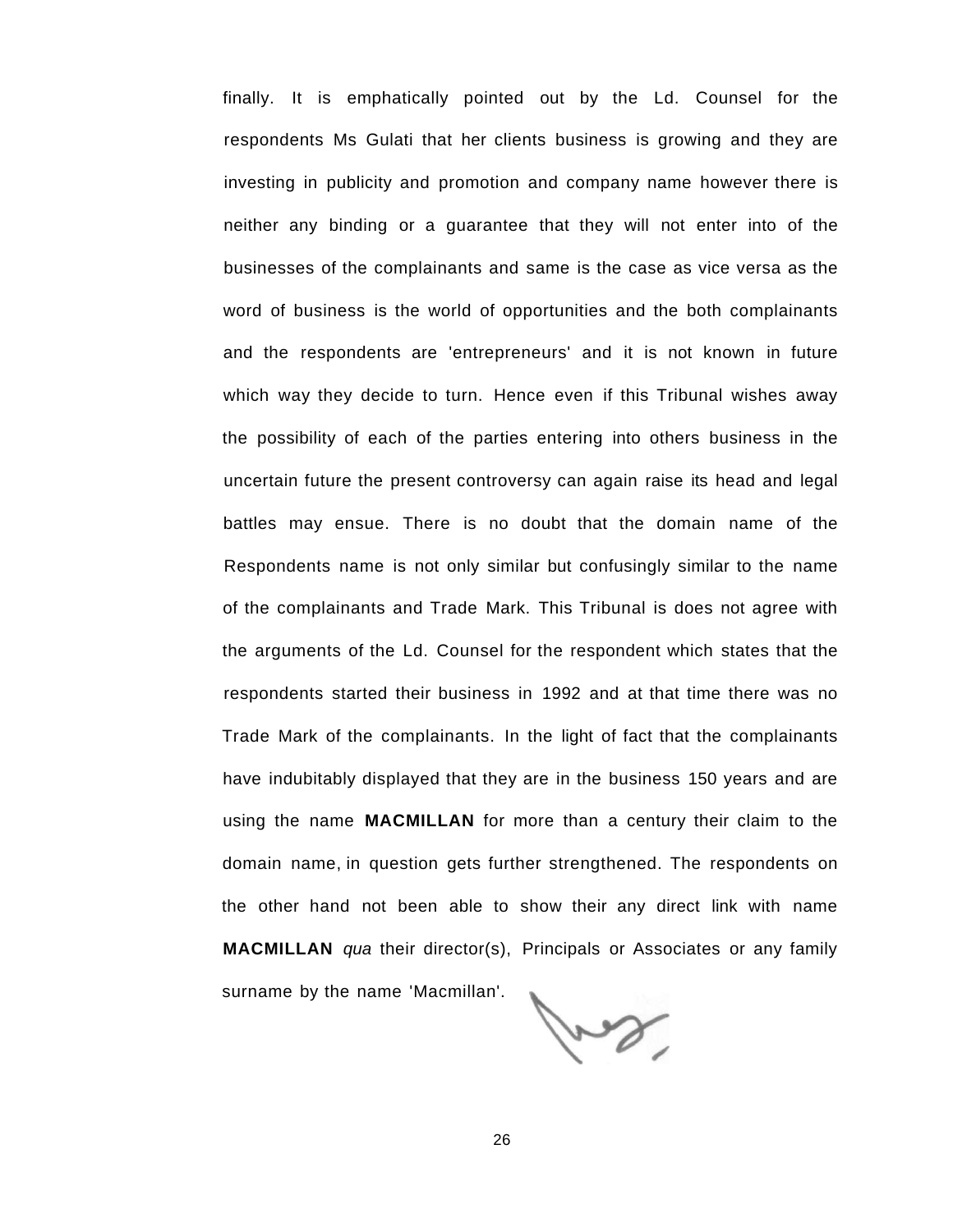4. As a hypothetical argument for example it is known that Amitabh Bachchan is a renowned actor, however, in someone other than him or duly authorized / licensed by him hosts a website under the name **[www.amitabhbachchan.in](http://www.amitabhbachchan.in)** and starts business of say selling ice creams or potato wafers, the public at large is bound to get attracted and they will in all probability assume and even carry a confusion in their minds that the actor Amitabh Bachchan is behind the same.

**5. As aforestated this Tribunal relies upon a recent judgment of the Hon'ble Delhi High Court reported at 156 (2009) DLT 83 in support of it's conclusions.** 

- 6. This Tribunal refrains from making any comments on the petition/application filed by the complainants under section 22 of the Companies Act which is pending before the Regional Director, Department of Companies Affairs and is being adjudicated upon by said authority and nothing in this award shall prejudice the rights and contention of the respondent and the complainants in the said legal battle.
- 7. So far as the dispute pending before this Tribunal is concerned the domain name **['www.macmillan.in'](http://)** is undoubtedly confusingly similar to the trade name and Trade Mark of the complainants and their company